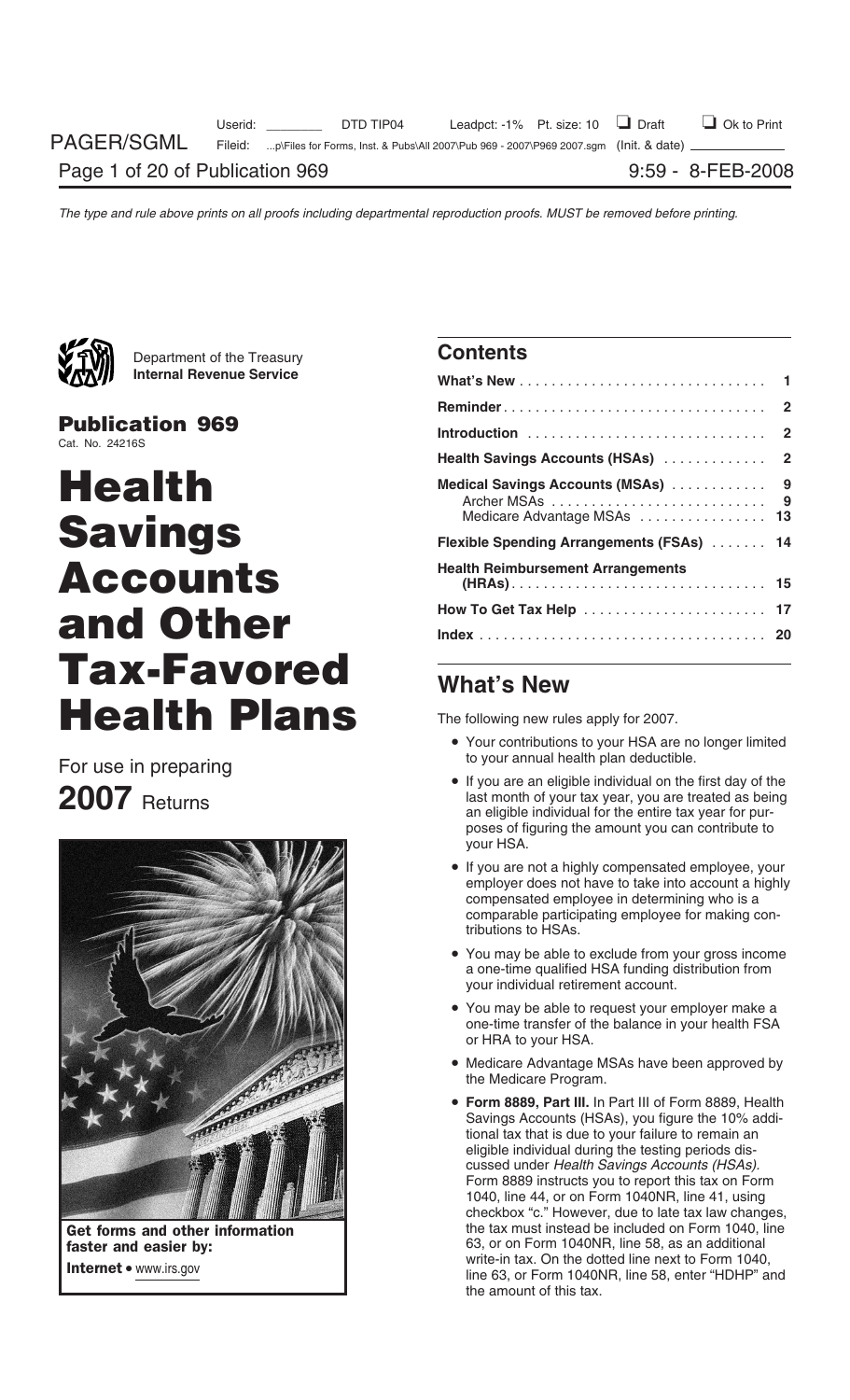**Photographs of missing children.** The Internal Reve-<br>nue Service is a proud partner with the National Center for<br>Missing and Exploited Children. Photographs of missing<br>of Mashington, DC 20224 children selected by the Center may appear in this publica-<br>tion on pages that would otherwise be blank. You can help<br>bring these children home by looking at the photographs<br>and calling 1-800-THE-LOST (1-800-843-5678) if y

Various programs are designed to give individuals tax advantages to offset health care costs. This publication *Ordering forms and publications.* Visit explains the following programs.

- 
- Medical savings accounts (Archer MSAs and Medi- received. care Advantage MSAs).
- Health flexible spending arrangements (FSAs). National Distribution Center
- 

An HSA may receive contributions from an eligible individual or any other person, including an employer or a *Tax questions.* If you have a tax question, check the family member, on behalf of an eligible individual. Contri- information available on *www.irs.gov* or call butions, other than employer contributions, are deductible 1-800-829-1040. We cannot answer tax questions sent to on the eligible individual's return whether or not the individ- either of the above addresses. ual itemizes deductions. Employer contributions are not included in income. Distributions from an HSA that are

ble individual and his or her employer, but not both in the same year. Contributions by the individual are deductible whether or not the individual itemizes deductions. Em-<br>A health savings account (HSA) is a tax-exempt trust or ployer contributions are not included in income. Distribu-<br>tions from an Archer MSA that are used to pay qualified<br>trustee to pay or reimburse certain medical expenses you tions from an Archer MSA that are used to pay qualified trustee to pay or reimburse certain medical expenses you<br>incur. You must be an eligible individual to qualify for an

A Medicare Advantage MSA is an Archer MSA desig- HSA. nated by Medicare to be used solely to pay the qualified No permission or authorization from the IRS is necesmedical expenses of the account holder who is enrolled in sary to establish an HSA. When you set up an HSA, you Medicare. Contributions can only be made by Medicare. will need to work with a trustee. A qualified HSA trustee The contributions are not included in your income. Distribu-<br>tions from a Medicare Advantage MSA that are used to pay approved by the IRS to be a trustee of individual retirement tions from a Medicare Advantage MSA that are used to pay qualified medical expenses are not taxed.  $\blacksquare$  arrangements (IRAs) or Archer MSAs. The HSA can be

individual. Employers may also contribute. Contributions are not includible in income. Reimbursements from an FSA that are used to pay qualified medical expenses are not HSA trustees in your area.

taxed.<br>An HRA must receive contributions from the employer<br>only. Employees may not contribute. Contributions are not<br>for the proof of the pay it over into an HSA tax free. See Rollovers, later. includible in income. Reimbursements from an HRA that are used to pay qualified medical expenses are not taxed.

**Reminder Internal Revenue Service** Individual Forms and Publications Branch

Comment" on the subject line. Although we cannot re-**Introduction**<br>Mateur processes to a provide the site individuals to the discussion our tax products.<br>National processes are designed to site individuals to the cour tax products.

www.irs.gov/formspubs to download forms and publications, call 1-800-829-3676, or write to the address below • Health savings accounts (HSAs). and receive a response within 10 days after your request is

• Health reimbursement arrangements (HRAs). P.O. Box 8903<br>Bloomington, IL 61702–8903

# used to pay qualified medical expenses are not taxed. **Health Savings Accounts**<br>An Archer MSA may receive contributions from an eligi-<br>ble individual and his or her employer, but not both in the (HSAs)

incur. You must be an eligible individual to qualify for an

A health FSA may receive contributions from an eligible established through a trustee that is different from your

Your employer may already have some information on



**Comments and suggestions.** We welcome your com-<br>ments about this publication and your suggestions for eral benefits from having an HSA.

future editions. • The contributions you,  $\bullet$  You can claim a tax deduction for contributions you, You can write to us at the following address: or someone other than your employer, make to your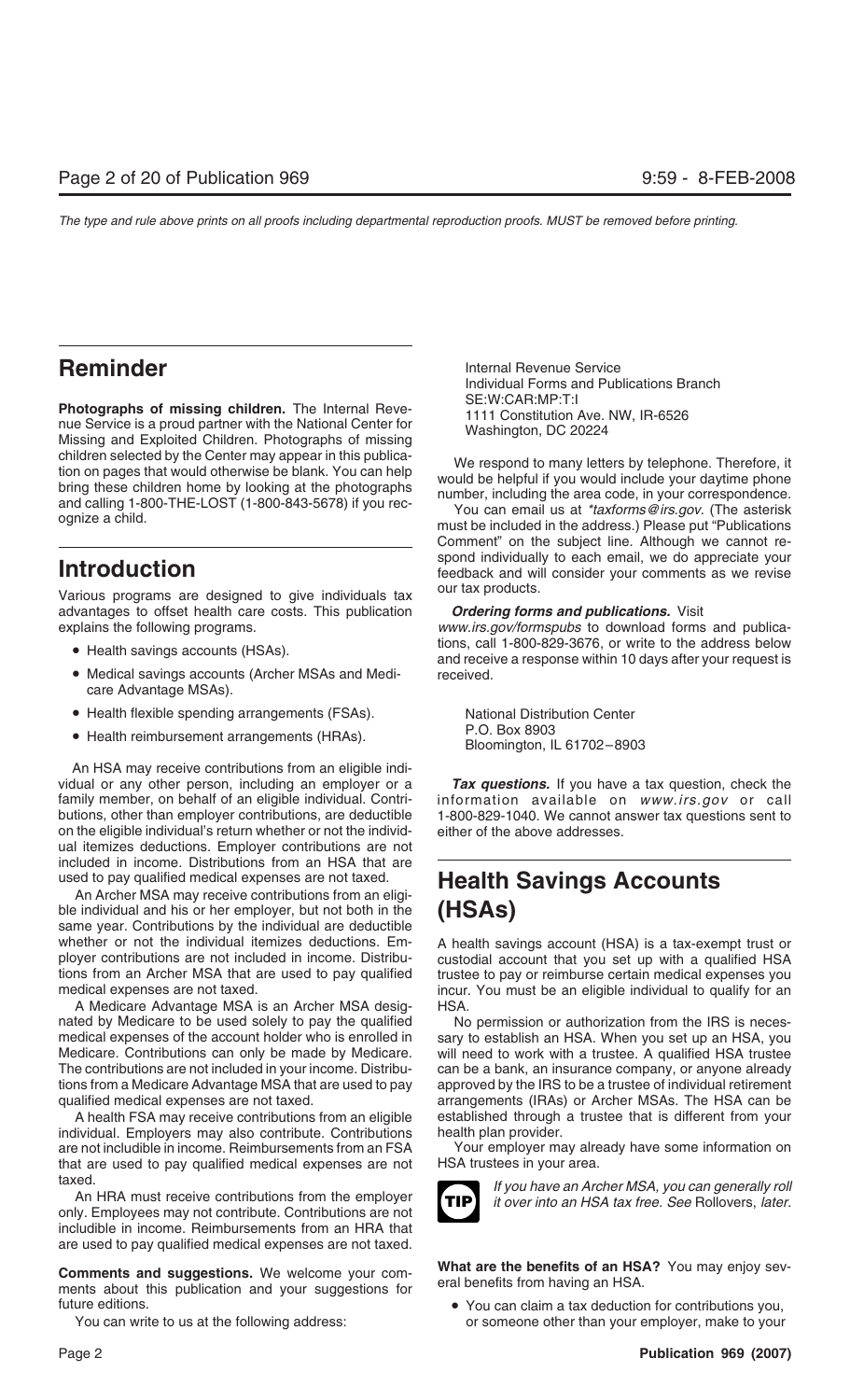- Contributions to your HSA made by your employer to, the following.<br>(including contributions made through a cafeteria
- The contributions remain in your account from year nostic procedures ordered in connection with routine examinations, such as annual physicals.<br>to year until you use them.<br>2. Routine prenatal and well-child care.
- The interest or other earnings on the assets in the account are tax free.  $\overline{\phantom{a}}$  account are tax free.
- Distributions may be tax free if you pay qualified 4. Tobacco cessation programs. medical expenses. See *Qualified medical expenses,* 5. Obesity weight-loss programs.<br>later.
- change employers or leave the work force.<br>a. Cancer.

## **Qualifying for an HSA** c. Infectious diseases.

To be an eligible individual and qualify for an HSA, you d. Mental health conditions. must meet the following requirements. The substance abuse e. Substance abuse.

- You have a high deductible health plan (HDHP), described later, on the first day of the month.<br>  $\frac{1}{2}$  described later, on the first day of the month.<br>  $\frac{1}{2}$  d. Musculoskeletal disorders.
- You have no other health coverage except what is<br>nermitted under Other health coverage later being by the Obstetric and gynecological conditions. permitted under *Other health coverage*, later.
- You are not enrolled in Medicare. in the same state of the Pediatric conditions.
- You cannot be claimed as a dependent on someone j. Vision and hearing disorders. else's 2007 tax return.



*Under the last-month rule, you are considered to* Bulletin 2004-15 at *be an eligible individual for the entire year if you* 

If you meet these requirements, you are an eligible out-of-pocket expenses for HDHPs for 2007. individual even if your spouse has non-HDHP family coverage, provided your spouse's coverage does not cover you.





*Each spouse who is an eligible individual who wants an HSA must open a separate HSA. You*<br>cannot have a joint HSA.<br>services if the plan uses a network of providers. Instead, only deductibles

- 
- A maximum limit on the sum of the annual deductible and out-of-pocket medical expenses that you

HSA even if you do not itemize your deductions on An HDHP may provide preventive care benefits without Form 1040.<br>a deductible or with a deductible below the minimum an-<br>nual deductible. Preventive care includes, but is not limited

- plan) may be excluded from your gross income. 1. Periodic health evaluations, including tests and diag-
	-
	-
	-
	-
- later.<br>• An HSA is "portable" so it stays with you if you for the following:<br>• An HSA is "portable" so it stays with you if you for the following:
	-
	- b. Heart and vascular diseases.
	-
	-
	-
	-
	-
	-
	-
	-

tice 2004-23, which is on page 725 of Internal Revenue

are an eligible individual on the first day of the last<br>month of your tax year (December 1 for most taxpayers). ble and maximum annual deductible and other ble and maximum annual deductible and other

| ndividual even il your spouse nas non-HDHP lamily cover-<br>age, provided your spouse's coverage does not cover you.                                                          |                         |                                               | <b>Maximum</b><br><b>Annual Deductible</b>             |
|-------------------------------------------------------------------------------------------------------------------------------------------------------------------------------|-------------------------|-----------------------------------------------|--------------------------------------------------------|
| If another taxpayer is entitled to claim an exemp-<br>tion for you, you cannot claim a deduction for an<br>HSA contribution. This is true even if the other<br><b>CAUTION</b> | <b>Type of Coverage</b> | <b>Minimum</b><br>Annual<br><b>Deductible</b> | and Other<br><b>Out-of-Pocket</b><br><b>Expenses</b> * |
| person does not actually claim your exemption.                                                                                                                                | Self-only               | \$1.100                                       | \$5,500                                                |
| Foot apouce who is an eligible individual who                                                                                                                                 | Family                  | \$2,200                                       | \$11,000                                               |

services if the plan uses a network of providers. Instead, only deductibles and out-of-pocket expenses for services within the network should be used to figure whether the limit applies.

**High deductible health plan (HDHP).** An HDHP has: Self-only HDHP coverage is an HDHP covering only an eligible individual. Family HDHP coverage is an HDHP<br>-and and at least one other indi-<br>-vidual (whether or not that individual is an eligible individual<br>vidual (whether or not that individual is an eligible individ-

must pay for covered expenses. Out-of-pocket ex-<br> **Example.** An eligible individual and his dependent child<br>
are covered under an "employee plus one" HDHP offered penses include copayments and other amounts, but<br>do not include premiums.<br>do not include premiums.<br>age.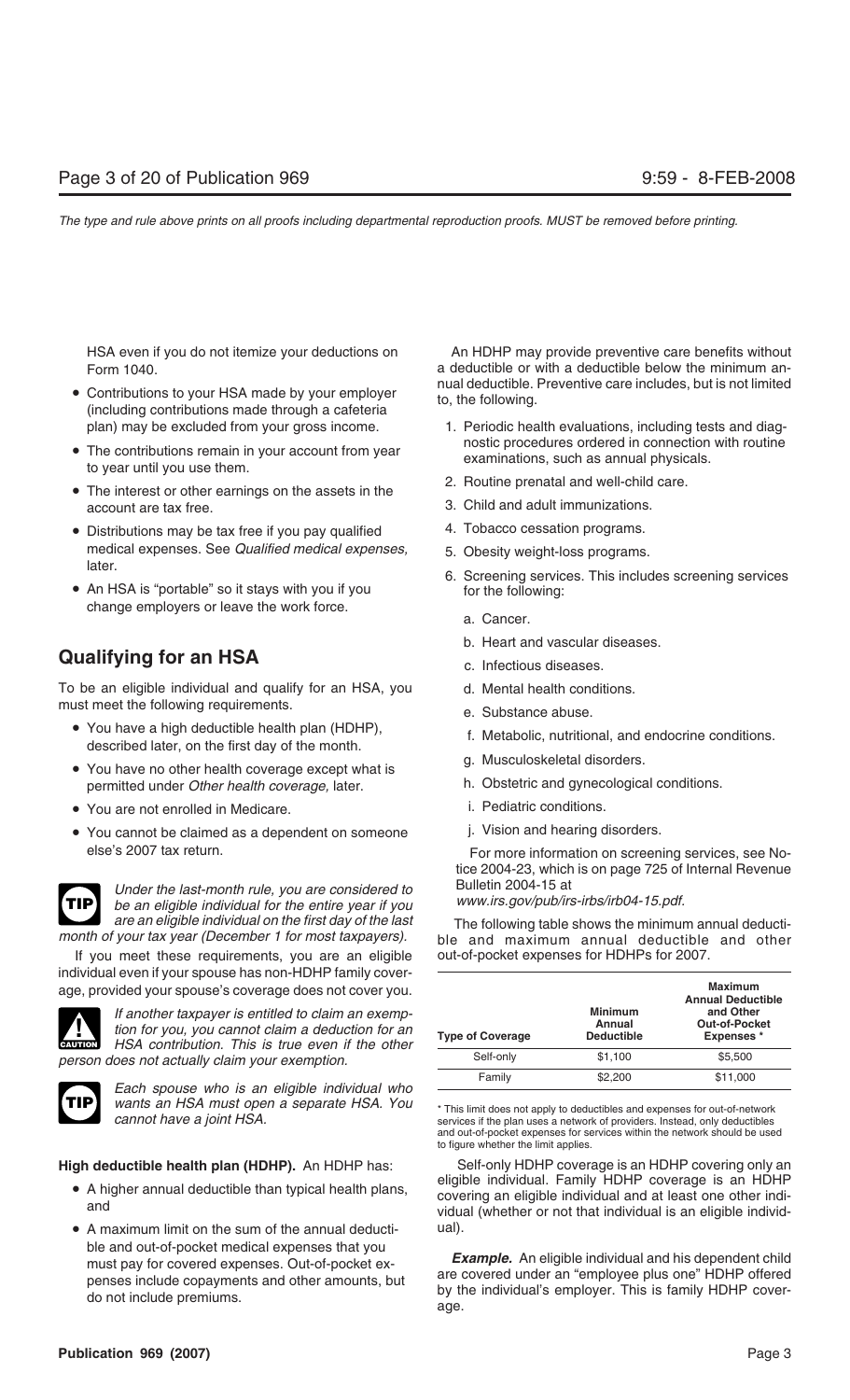rules. There are some family plans that have deductibles discussed later. for both the family as a whole and for individual family However, an employee can make contributions to an members. Under these plans, if you meet the individual HSA while covered under an HDHP and one or more of the members. Under these plans, if you meet the individual deductible for one family member, you do not have to meet following arrangements.<br>the higher annual deductible amount for the family. If either the higher annual deductible amount for the family. If either<br>
the deductible for the family as a whole or the deductible<br>
for an individual family member is below the minimum<br>
annual deductible for family coverage, the pl

**Example.** You have family health insurance coverage without having to satisfy the deductible.<br>2007. The annual deductible for the family plan is **Communisher Suspended HRA.** Before the beginning of an HRA in 2007. The annual deductible for the family plan is **•** Suspended HRA. Before the beginning of an HRA<br>\$3,500. This plan also has an individual deductible of **coverage period, you can elect to suspend the HRA**. \$3,500. This plan also has an individual deductible of coverage period, you can elect to suspend the HRA.<br>\$1,500 for each family member. The plan does not qualify The HRA does not pay or reimburse, at any time, the \$1,500 for each family member. The plan does not qualify The HRA does not pay or reimburse, at any time, the suspension<br>The HRA does not pay or reimburse, at any time, the suspension<br>medical expenses incurred during the su as an HDHP because the deductible for an individual family member is below the minimum annual deductible period except preventive care and items listed under

**Other health coverage.** You (and your spouse, if you the striving to an HSA. have family coverage) generally cannot have any other health coverage that is not an HDHP. However, you can • Post-deductible health FSA or HRA. These arrange-<br>still be an eligible individual even if your spouse has ments do not pay or reimburse any medical exstill be an eligible individual even if your spouse has ments do not pay or reimburse any medical ex-<br>non-HDHP coverage provided you are not covered by that penses incurred before the minimum annual non-HDHP coverage provided you are not covered by that

- 
- 
- A fixed amount per day (or other period) of hospitali-<br> **b** make contributions to an HSA.

- 
- 
- 
- 
- 

through the above listed items are not HDHPs. employed) individual, the individual can contribute. Family<br>For example, if your plan provides coverage sub-<br>members or any other person may also make contributions stantially all of which is for a specific disease or illness, the on behalf of an eligible individual.<br>plan is not an HDHP for purposes of establishing an HSA.<br>Contributions to an HSA must be made in cash. Contribution *plan is not an HDHP for purposes of establishing an HSA.* 

*Prescription drug plans.* You can have a prescription drug plan, either as part of your HDHP or a separate plan (or rider), and qualify as an eligible individual if the plan **Limit on Contributions**

by an HDHP and a health FSA or an HRA that pays or to \$2,850. If you have family HDHP coverage, you can reimburses qualified medical expenses generally cannot contribute up to \$5,650.

*Family plans that do not meet the high deductible* make contributions to an HSA. Health FSAs and HRAs are

- 
- (\$2,200) for family coverage. *Other health coverage.* When the suspension period
- plan. deductible amount is met. The deductible for these<br>Nou can bave additional insurance that provides bene arrangements does not have to be the same as the Vou can have additional insurance that provides bene-<br>
fits only for the following items.<br>
■ lists only for the following items.<br>
■ lists only for the following items.<br>
■ lists only for the HDHP, but benefits may not be<br>
	- laws, tort liabilities, or liabilities related to ownership<br>or use of property.<br>• A specific disease or illness.<br>• A specific disease or illness. retirement. After retirement you are no longer eligible

zation. *Health FSA – grace period.* Coverage during a grace You can also have coverage (whether provided through period by a general purpose health FSA is allowed if the<br>insurance or otherwise) for the following items.<br>ero, or a qualified HSA distribution (discussed later) of<br>any b any balance remaining is made to an HSA. See Flexible *Spending Arrangements (FSAs)*, later. • Disability.

• Dental care.<br>• Vision care.<br>**Contributions to an HSA** *Any eligible individual can contribute to an HSA. For an* • Long-term care. **Exercise to an Exercise to an employee's HSA**, the employee, the employee's employer, or both may contribute to the employee's HSA in the same *Plans in which substantially all of the coverage is* year. For an HSA established by a self-employed (or un-

butions of stock or property are not allowed.

does not provide benefits until the minimum annual de-<br>ductible of the HDHP has been met. If you can receive<br>benefits before that deductible is met, you are not an<br>eligible individual. Tor 2007, if<br>eligible individual. For **Other employee health plans.** An employee covered you have self-only HDHP coverage, you can contribute up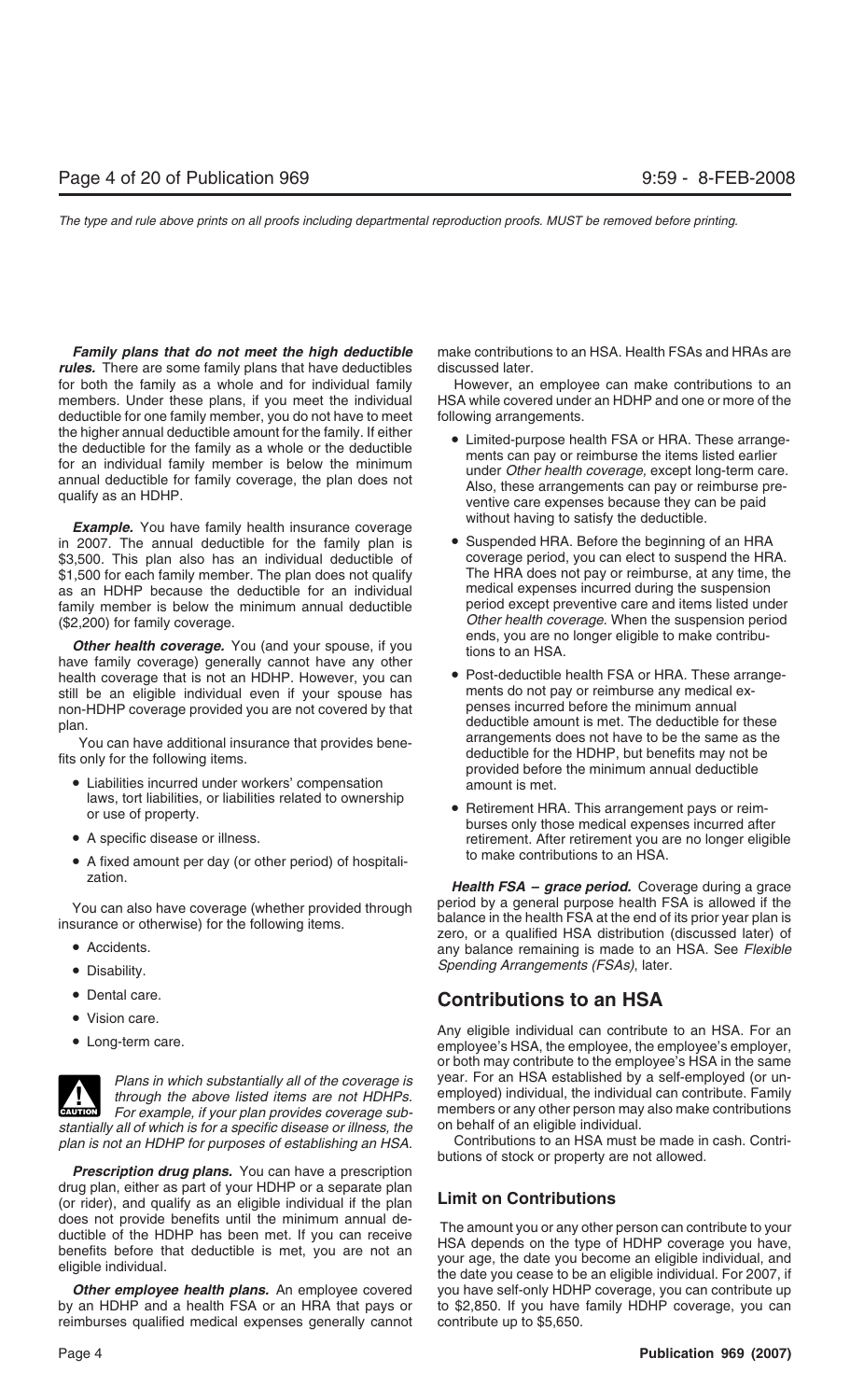

- 
- 

**TIP**

**Last-month rule.** Under the last-month rule, if you are an  $$5,650$  for 2007.<br>
eligible individual on the first day of the last month of your<br>
tax year (December 1 for most taxpayers), you are consid-<br>
ered an eligible in

**Testing period.** If contributions were made to your Form 8889 instructions to determine this amount. HSA based on you being an eligible individual for the entire year under the last-month rule, you must remain an eligible individual during the testing period. For the last-month rule, the testing period begins with the last month of your tax year and ends on the last day of the 12th month following that month. For example, December 1, 2007, through December 31, 2008.

December 31, 2008.<br>
If you fail to remain an eligible individual during the<br>
disabled, you will have to include in income the total contri-<br>
disabled, you will have been made<br>
except for the last-month rule. You include th

**Example 1.** Chris, age 53, becomes an eligible individ-<br>ual on December 1, 2007. He has family HDHP coverage<br>on that date. Under the last-month rule, he contributes<br>\$5,650 to his HSA.<br>\$5,650 to his HSA.

Because Chris did not remain an eligible individual during individual who is age 55 or older, your contribution limit is the testing period (December 1, 2007, through December increased by \$800. For example, if you have self-only 31, 2008), he must include in his 2008 income the contribu- coverage, you can contribute up to \$3,650 (the contributions made in 2007 that would not have been made except tion limit for self-only coverage (\$2,850) plus the additional for the last-month rule. Chris uses the worksheet for line 3 contribution of \$800). However, see *Enrolled in Medicare,* in the Form 8889 instructions to determine this amount. later.

| For 2008, if you have self-only HDHP coverage,                                                          | January                                        | -0-        |
|---------------------------------------------------------------------------------------------------------|------------------------------------------------|------------|
| $\mathsf{TIP}$<br>you can contribute up to \$2,900. If you have                                         | February                                       | -0-        |
| family HDHP coverage you can contribute up to                                                           | March                                          | -0-        |
| \$5,800.                                                                                                | April                                          | -0-        |
| If you were, or were considered (under the last-month                                                   | May                                            | -0-        |
| rule, discussed later), an eligible individual for the entire                                           | June $\ldots \ldots \ldots \ldots \ldots$      | -0-        |
| year and did not change your type of coverage, you can                                                  |                                                | -0-        |
| contribute the full amount based on your type of coverage.                                              | August                                         | -0-        |
| However, if you were not an eligible individual for the entire                                          | September                                      | -0-        |
| year or changed your coverage during the year, your                                                     | October                                        | -0-        |
| contribution limit is the greater of:                                                                   | November                                       | -0-        |
|                                                                                                         | December                                       | \$5,650.00 |
| 1. The limitation shown on the last line of the Line 3                                                  | <b>Total for all months</b>                    | \$5,650,00 |
| Limitation Chart and Worksheet in the Instructions for<br>Form 8889, Health Savings Accounts (HSAs), or | <b>Limitation.</b> Divide the total<br>by $12$ | \$470.83   |

2. The maximum annual HSA contribution based on<br>your HDHP coverage (self-only or family) on the first<br>day of the last month of your tax year.<br>additional tax applies to this amount.<br>additional tax applies to this amount.

If you had family HDHP coverage on the first day<br>of the last month of your tax year, your contribu-<br>tion limit for 2007 is \$5,650 even if you changed<br>coverage on November 1, 2007. Because Erika has family coverage on November 1, 2007. Because Erika has family *coverage during the year.* HDHP coverage on December 1, 2007, she contributes

| January                                      | \$2,850.00  |
|----------------------------------------------|-------------|
| February                                     | \$2,850.00  |
| March                                        | \$2,850,00  |
| April                                        | \$2,850.00  |
| $May. \ldots \ldots \ldots \ldots \ldots$    | \$2,850.00  |
| June $\ldots \ldots \ldots \ldots \ldots$    | \$2,850.00  |
| July                                         | \$2,850.00  |
| August                                       | \$2,850.00  |
| September                                    | \$2,850.00  |
| October                                      | \$2,850.00  |
| November                                     | \$5,650,00  |
| December                                     | \$5,650,00  |
| <b>Total for all months</b>                  | \$39,800.00 |
| <b>Limitation.</b> Divide the total<br>by 12 | \$3,316.67  |

Chris fails to be an eligible individual in June 2008. **Additional contribution.** For 2007, if you are an eligible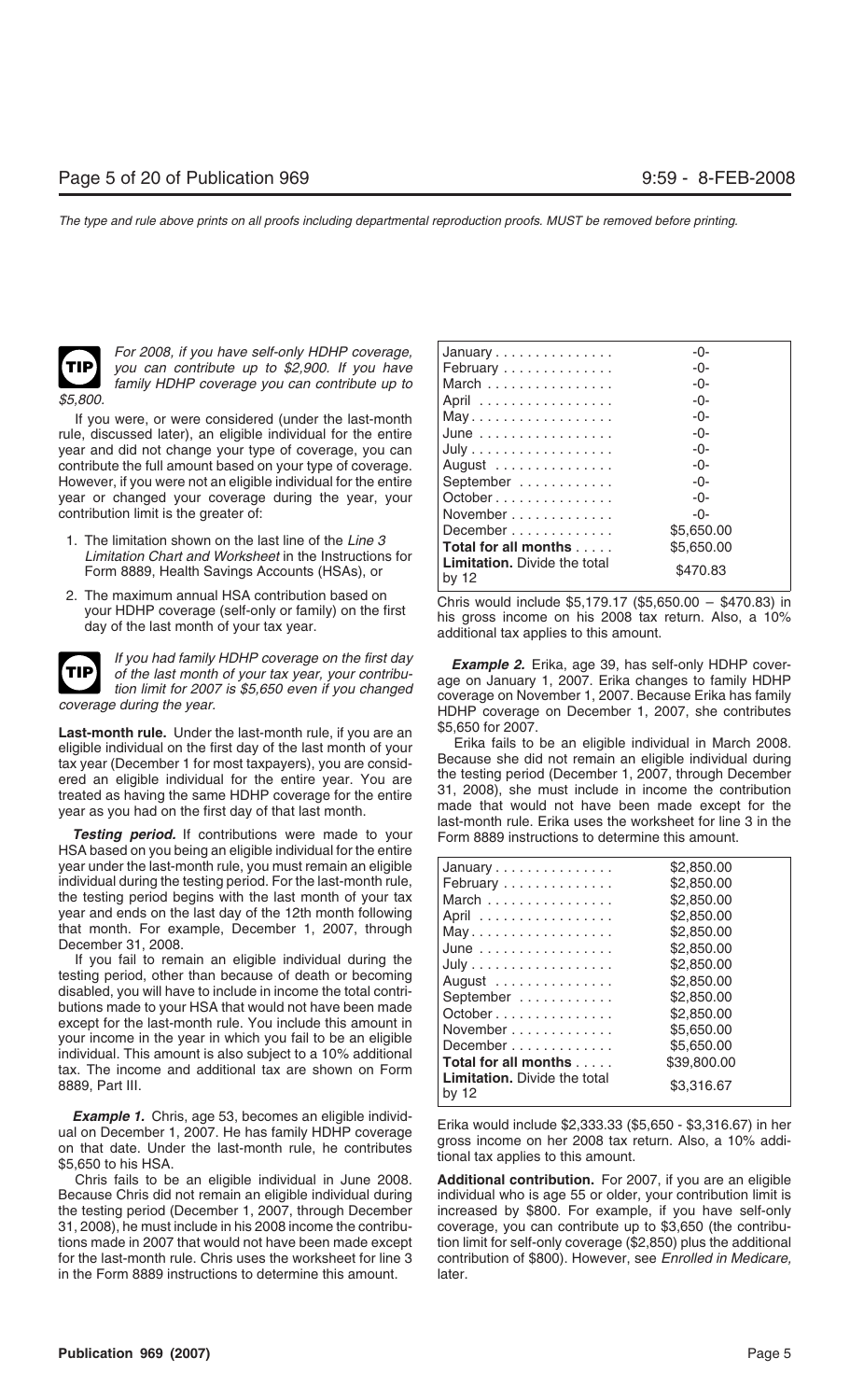



**Reduction of contribution limit.** You must reduce the uted to your HSA. The qualified HSA funding distribution is amount that can be contributed (including any additional shown on Form 8889, Part I, line 10.<br>
contribution) to your HSA by the amount of any contribu-

HDHP coverage, both spouses are treated as having family HDHP coverage. If each spouse has family coverage family HDHP coverage.



Medicare, each spouse's contribution limit is increased by come in the year in which you fail to be an eligible individthe additional contribution. If both spouses meet the age ual. This amount is also subject to a 10% additional tax. requirement, the total contributions under family coverage The income and the additional tax are shown on Form cannot be more than \$7,250. Solution of the same series and series and series and series and series and series series and series and series and series and series and series and series and series and series and series and s

**Example.** For 2007, Mr. Auburn and his wife are both **Rollovers** eligible individuals. They each have family coverage under separate HDHPs. Mr. Auburn is 58 years old and Mrs.<br>Auburn is 53. Mr. and Mrs. Auburn can split the family<br>contribution limit (\$5,650) equally or they can agree on a<br>deductible, and does not reduce your contribution limit. different division. If they split it equally, Mr. Auburn can<br>contribute \$3,625 to an HSA (one-half the maximum contri-<br>bution for family coverage (\$2,825) + \$800 additional con-<br>tribution) and Mrs. Auburn can contribute \$

are excludable from your income. This includes amounts<br>contributed to your account by your employer through a<br>cafeteria plan.<br>not considered a rollover. There is no limit on the number

you are enrolled in Medicare, your contribution limit is zero.

*Example.* You turned age 65 in July 2007 and enrolled

*For 2008, the additional contribution amount is Qualified HSA funding distribution.* A qualified HSA *\$900.* funding distribution may be made from your IRA, other than a SEP IRA or SIMPLE IRA, to your HSA. The maximum amount depends on the HDHP coverage (self-only or family) you have on the first day of the month in which the *If you have more than one HSA in 2007, your total* contribution is made. The distribution must be made di-<br>*contributions to all the HSAs cannot be more than* rectly by the trustee of the IRA to the trustee of the HSA *contributions to all the HSAs cannot be more than* rectly by the trustee of the IRA to the trustee of the HSA. The distribution is not included in your income, is not deductible, and reduces the amount that can be contrib-

contribution) to your HSA by the amount of any contribu-<br>tion made to your Archer MSA (including employer contri-<br>butions) for the year. A special rule applies to married<br>people, discussed next, if each spouse has family c *Rules for married people.* If either spouse has family family HDHP coverage. The total qualified HSA funding

under a separate plan, both are treated as having family<br>to determine if the plan with the lower annual deductible<br>to determine if the plan is an HDHP. You must reduce the<br>limit on contributions, before taking into account <sup>1</sup> August 15, 2007, your testing period runs from August 1,<br>*The rules for married people apply only if both* 2007, through August 31, 2008.<br>If you fail to remain an eligible individual during the

If you fail to remain an eligible individual during the testing period, other than because of death or becoming disabled, you will have to include in income the qualified If both spouses are 55 or older and not enrolled in HSA funding distribution. You include this amount in in-

Employer contributions. You must reduce the amount<br>you must roll over the amount within 60 days after the<br>you, or any other person, can contribute to your HSA by the<br>amount of any contributions made by your employer that

*Enrolled in Medicare.* Beginning with the first month of these transfers. Do not include the amount transferred in distribution on Form 8889, line 12a.

in Medicare. You had an HDHP with self-only coverage **Qualified HSA distribution.** This is a distribution from a and are eligible for an additional contribution of \$800. Your health FSA or an HRA that is transferred to your HSA. To contribution limit is \$1,825 (\$3,650  $\times$  6 ÷ 12 ). be a qualified HSA distribution certain conditions must be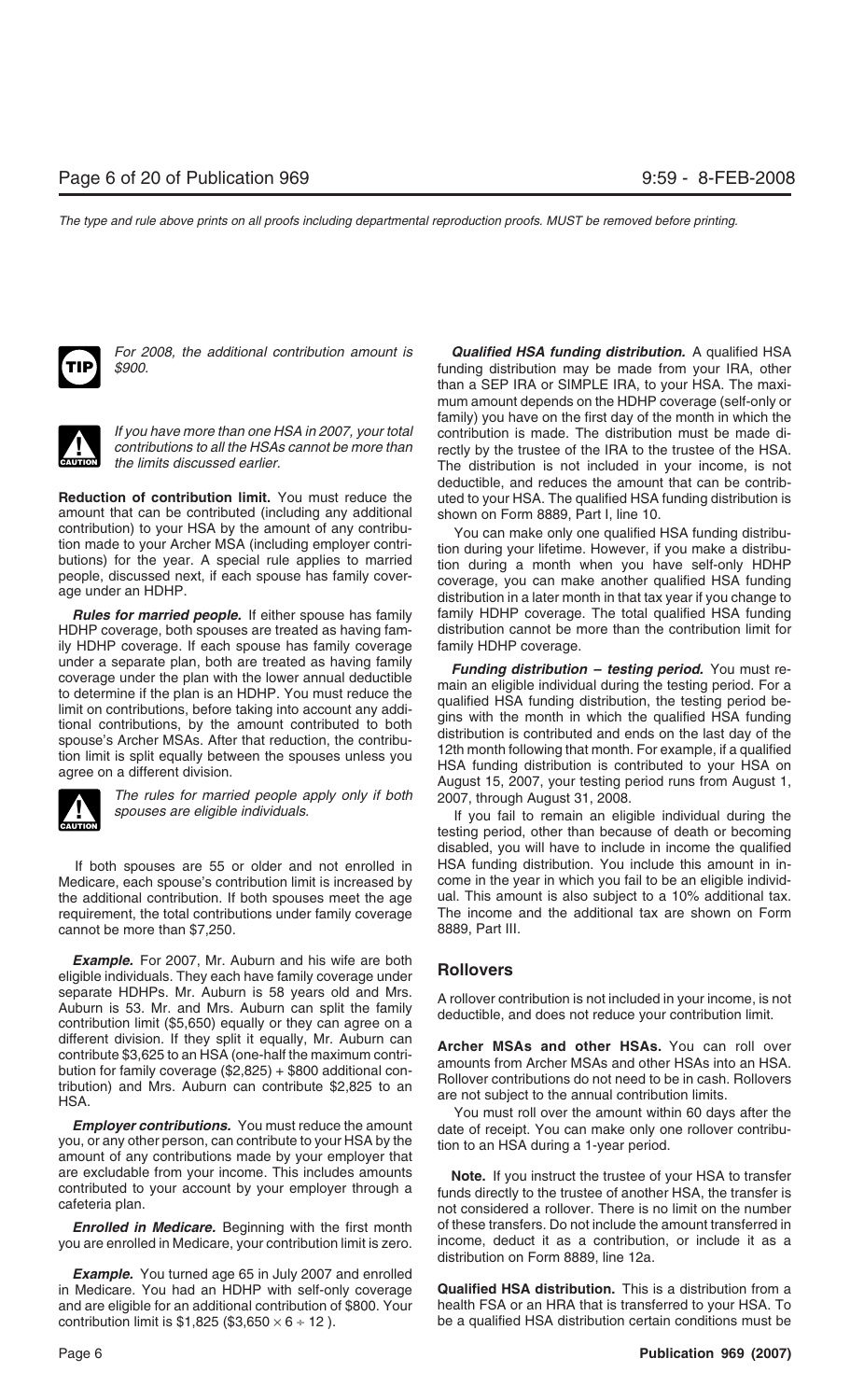met. See *Qualified HSA distribution* under *Flexible Spend-* W. Follow the instructions for Form 8889. Report your HSA *ing Arrangements (FSAs)* and *Health Reimbursement Arrangements (HRAs)*, later.

**Testing period.** You must remain an eligible individual<br>during the testing period. For a qualified HSA distribution,<br>the testing period begins with the month in which the<br>qualified HSA distribution is contributed and ends December 1, 2007, through December 31, 2008. Generally, you must pay a 6% excise tax on excess

testing period, other than because of death or becoming fied Plans (including IRAs) and Other Tax-Favored Acdisabled, you will have to include in income the qualified counts, to figure the excise tax. The excise tax applies to HSA distribution. You include this amount in income in the each tax year the excess contribution remains in the acyear in which you fail to be an eligible individual. This count. amount is also subject to a 10% additional tax. The income You may withdraw some or all of the excess contribuand the additional tax are shown on Form 8889, Part III. tions and not pay the excise tax on the amount withdrawn if

You can make contributions to your HSA for 2007 until year the contributions were made. April 15, 2008.

Contributions made by your employer are not included in your income. Contributions to an employee's account by<br>an employer using the amount of an employee's salary<br>reduction through a cafeteria plan are treated as employer<br>contributions. You can claim contributions you made and

HSA are not contributions by an employer. The contributions are treated as a distribution of money and are not **Distributions From an HSA** included in the partner's gross income. Contributions by a<br>partnership to a partner's HSA for services rendered are<br>treated as guaranteed payments that are deductible by the<br>partnership and includible in the partner's gros

Contributions by an S corporation to a 2% share-<br>holder-employee's HSA for services rendered are treated<br>as guaranteed payments and are deductible by the S<br>corporation and includible in the shareholder-employee's<br>gross inc

HSA each year. **Form 8889.** Report all contributions to your HSA on Form 8889 and file it with your Form 1040 or Form 1040NR. You *If you are no longer an eligible individual, you can* should include all contributions made for 2007, including *still receive tax-free distributions to pay or reim*those made by April 15, 2008, that are designated for *burse your qualified medical expenses.*

showing the amount contributed to your HSA during the  $\frac{1}{\sqrt{2\pi}}$ year. Your employer's contributions also will be shown in **Qualified medical expenses.** Qualified medical exbox 12 of Form W-2, Wage and Tax Statement, with code penses are those expenses that would generally qualify for

**Excess contributions.** You will have excess contribu-

If you fail to remain an eligible individual during the contributions. See Form 5329, Additional Taxes on Quali-

you meet the following conditions.

- **When To Contribute** *Contribute Mhen* **To Contributions by the due in the You withdraw the excess contributions by the due** date, including extensions, of your tax return for the
- contributions and include the earnings in "Other in-**Reporting Contributions on Your Return** come" on your tax return for the year you withdraw the contributions and earnings.

**ENTION** amount you have to include in income is not an contributions. To car claim contributions you made and<br>contributions made by any other person, other than your<br>employer, on your behalf, as an adjustment to income.<br>Contributions by a partnership to a bona fide partner's<br>c

both situations, the partner can deduct the contribution<br>made to the partner's HSA.<br>Contributions by an Superpretion to a 2% sharp distribution from your HSA.



2007. Contributions made by your employer and qualified<br>
HSA funding distributions are also shown on the form.<br>
You should receive Form 5498-SA, HSA, Archer MSA,<br>
or Medicare Advantage MSA Information, from the trustee<br>
A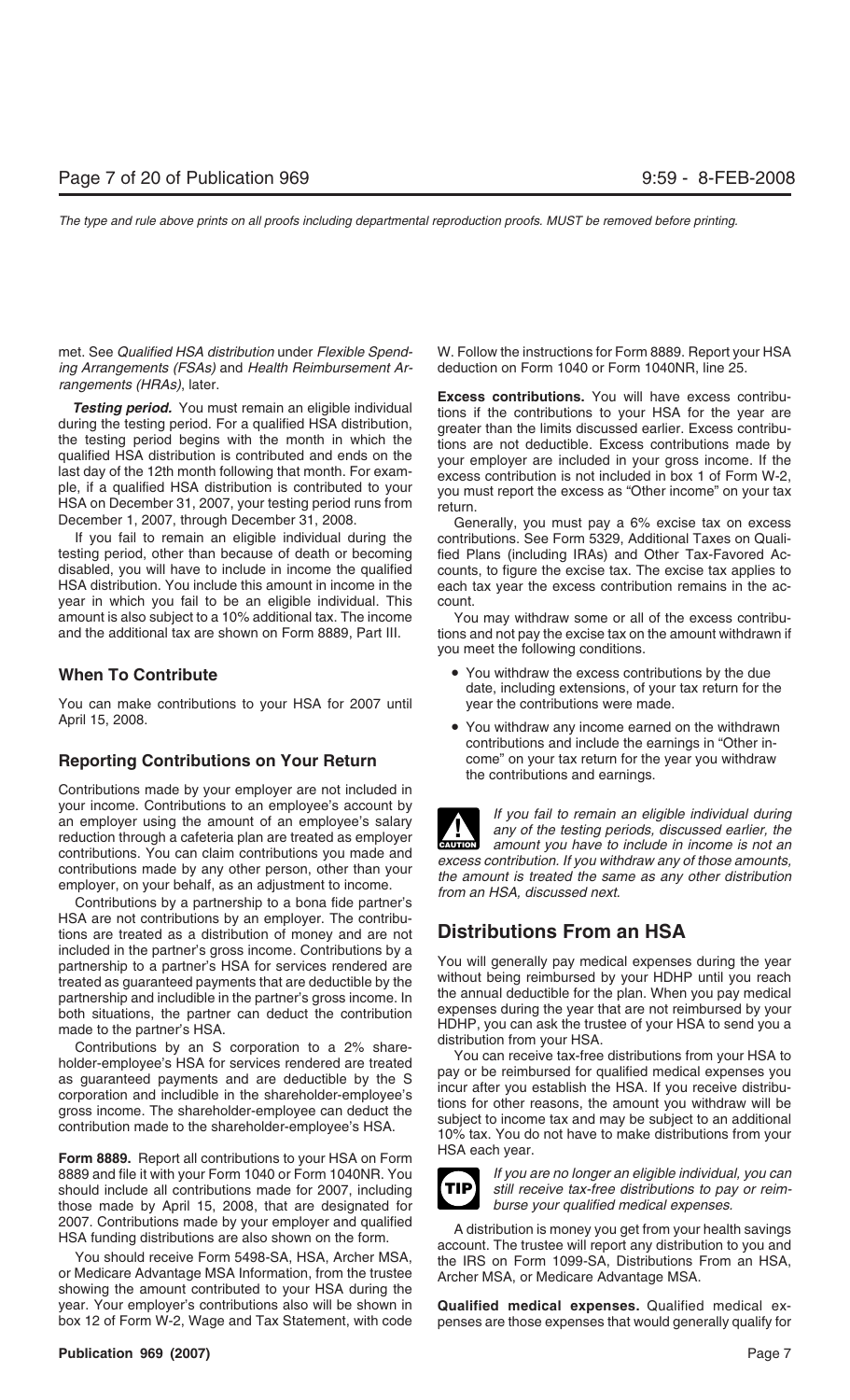the medical and dental expenses deduction. These are **Recordkeeping.** You must keep records suffiexplained in Publication 502, Medical and Dental  $Ex \Box$  cient to show that: penses. However, even though non-prescription medicines (other than insulin) do not qualify for the medical and dental expenses deduction, they do qualify as expenses for HSA purposes. Qualified medical expenses are • • The distributions were exclusively to pay or reim-<br>those incurred by the following persons. those incurred by the following persons.

- 
- 
- - a. The person filed a joint return, example a with your tax records.
	- b. The person had gross income of \$3,400 or more, or
	-



You cannot deduct qualified medical expenses as <br>an itemized deduction on Schedule A (Form medical expenses, you do not pay tax on the distri-<br>form your HSA.<br>from your HSA.<br>Form 8889. However, the distribution of an excess

**Special rules for insurance premiums.** Generally,<br>you cannot treat insurance premiums as qualified medical<br>expenses for HSAs. You can, however, treat premiums for<br>long-term care coverage, health care coverage while you<br>re The coverage required under any federal law as qualified  $\bullet$  If you do not use a distribution from your HSA for medical expenses for HSAs. If you are age 65 or older, you qualified medical expenses, you must pay tax on th medical expenses for HSAs. If you are age 65 or older, you qualified medical expenses, you must pay tax on the<br>can treat insurance premiums (other than premiums for a distribution. Report the amount on Form 8889 and can treat insurance premiums (other than premiums for a distribution. Report the amount on Form 8889 and<br>Medicare supplemental policy, such as Medigap) as quali-<br>file it with your Form 1040 or Form 1040NR. If you Medicare supplemental policy, such as Medigap) as quali-

**CAUTION** 

annually. See Limit on long-term care premiums you can deduct *in the instructions for Schedule A (Form 1040).*

"HSA" and the amount on the dotted line next to that line.<br>**Deemed distributions from HSAs.** The following situa-<br>**Exceptions.** There is no additional tax on distributions tions result in deemed taxable distributions from your HSA.

- tion 4975 with respect to any of your HSAs, at any time in 2007. Your account ceases to be an HSA as **Balance in an HSA**
- 1040NR, line 21. HSA.



- 
- 1. You and your spouse.<br>
2. All dependents you claim on your tax return.<br>
3. Any person you could have claimed as a dependent<br>
3. Any person you could have claimed as a dependent<br>
3. Any person you could have claimed as a
	-

## **Reporting Distributions on Your Return** c. You, or your spouse if filing jointly, could be

claimed as a dependent on someone else's 2007 How you report your distributions depends on whether or not you use the distribution for qualified medical expenses (defined earlier).

- Form 8889. However, the distribution of an excess
- fied medical expenses for HSAs.<br>
have a taxable HSA distribution, include it in the total<br>
on Form 1040 or Form 1040NR, line 21, and enter The premiums for long-term care coverage that<br>you can treat as qualified medical expenses are<br>subject to limits based on age and are adjusted<br>wour taxable distribution.

**Additional tax.** There is an additional 10% tax on the part<br>credit for premiums that you pay with a tax-free distribution<br>from your HSA. See Publication 502 for more information<br>on this credit.<br>Form 1040 or Form 1040NR. R

• You engaged in any transaction prohibited by sec-<br>• You engaged in any transaction prohibited by sec-

of January 1, 2007, and you must include the fair<br>market value of all assets in the account as of Janu-<br>ary 1, 2007, on Form 8889, line 14a.<br>only those amounts used exclusively to pay for qualified • You used any portion of any of your HSAs as secur- medical expenses are tax free. Amounts that remain at the ity for a loan at any time in 2007. You must include end of the year are generally carried over to the next year<br>the fair market value of the assets used as security (see Excess contributions, earlier). Earnings on amounts the fair market value of the assets used as security (see *Excess contributions,* earlier). Earnings on amounts for the loan as income on Form 1040 or Form in an HSA are not included in your income while held in the in an HSA are not included in your income while held in the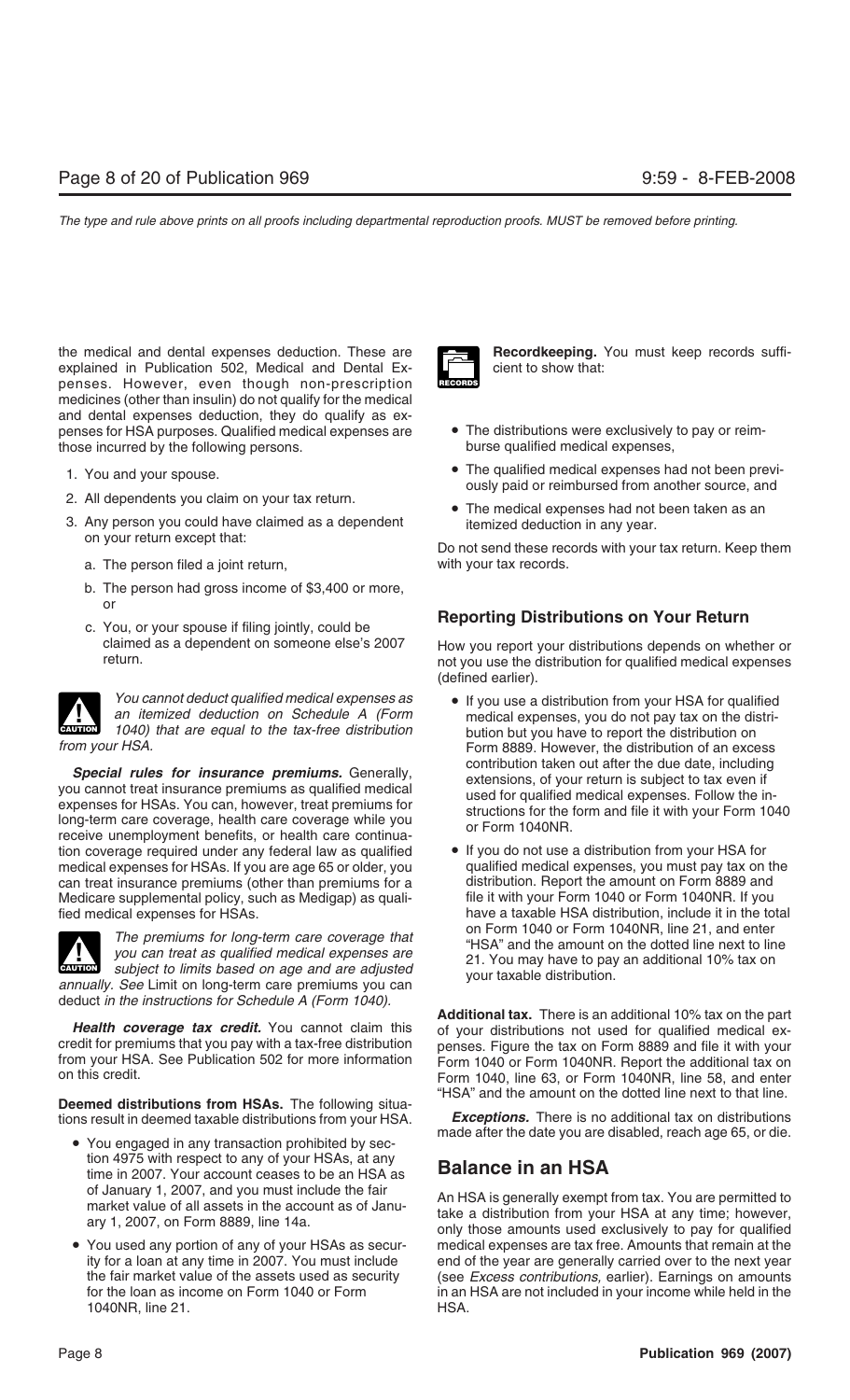You should choose a beneficiary when you set up your<br>HSA. What happens to that HSA when you die depends on whom you designate as the beneficiary.<br>The comparability rules do not apply to contributions made

**Spouse is the designated beneficiary.** If your spouse is through a cafeteria plan. the designated beneficiary of your HSA, it will be treated as your spouse's HSA after your death. **Note.** For purposes of making contributions to HSAs of

**Spouse is not the designated beneficiary.** If your non-highly compensated employees, highly compensated spouse is not the designated beneficiary of your HSA: employees shall not be treated as comparable participat-

- The account stops being an HSA, and **ing employees**.
- 

If your estate is the beneficiary, the value is included on  $1.1$  tax of 35% of the amount you contributed.



## **Filing Form 8889**

1040NR if you (or your spouse, if married filing a joint **(MSAs)** return) had any activity in your HSA during the year. You must file the form even if only your employer or your<br>spouse's employer made contributions to the HSA.<br>als and employees of certain small employers meet the

This section contains the rules that employers must follow and Medicare Advantage MSA is an Archer MSA desig-<br>if they decide to make HSAs available to their employees.<br>Unlike the previous discussions, "you" refers to the e

**Health plan.** If you want your employees to be able to **Archer MSAs** have an HSA, they must have an HDHP. You can provide no additional coverage other than those exceptions listed An Archer MSA is a tax-exempt trust or custodial account<br>previously under *Other health coverage.* that you set up with a U.S. financial institution (such as a

**Contributions.** You can make contributions to your em-<br>ployees' HSAs. You deduct the contributions on the "Em- money exclusively for future medical expenses. ployee benefit programs" line of your business income tax<br>return for the year in which you make the contributions. If What are the benefits of an Archer MSA? You may<br>you are filing Form 1040, Schedule C, this is Part II, l

**Comparable contributions.** If you decide to make contri-<br>butions, you must make comparable contributions to all<br>comparable participating employees' HSAs. Your contri-<br>Form 1040 or Form 1040NR.

- $\bullet$  The same amount, or
- 

*Comparable participating employees.* Comparable • The contributions remain in your Archer MSA from participating employees: year to year until you use them.

• Are covered by your HDHP and are eligible to estab-<br>• An Archer MSA is "portable" so it stays with you if lish an HSA, you change employers or leave the work force.

- **Death of HSA Holder Have the same category of coverage (either** self-only or family coverage), and
	-

employees shall not be treated as comparable participat-

• The fair market value of the HSA becomes taxable **Excise tax.** If you made contributions to your employees' to the beneficiary in the year in which you die. HSAs that were not comparable, you must pay an excise

your final income tax return. **Employment taxes.** Amounts you contribute to your em-The amount taxable to a beneficiary other than ployees' HSAs are generally not subject to employment<br>the estate is reduced by any qualified medical taxes. You must report the contributions in box 12 of the<br>expenses for the beneficiary within 1 year after the date of death. **a** amounts the employee elected to contribute through a cafeteria plan. Enter code "W" in box 12.

# You must file Form 8889 with your Form 1040 or Form **Medical Savings Accounts** 1040NR if you (or your spouse, if married filing a joint  $(MACA)$

**Employer Participation Employer Participation Employer Participation holder's spouse, or the account holder's dependent(s).** 

- 
- butions are comparable if they are either:<br>
 The interest or other earnings on the assets in your<br>
Archer MSA are tax free.
	- Distributions may be tax free if you pay qualified The same percentage of the annual deductible limit medical expenses. See *Qualified medical expenses,* under the HDHP covering the employees. later.
		-
		-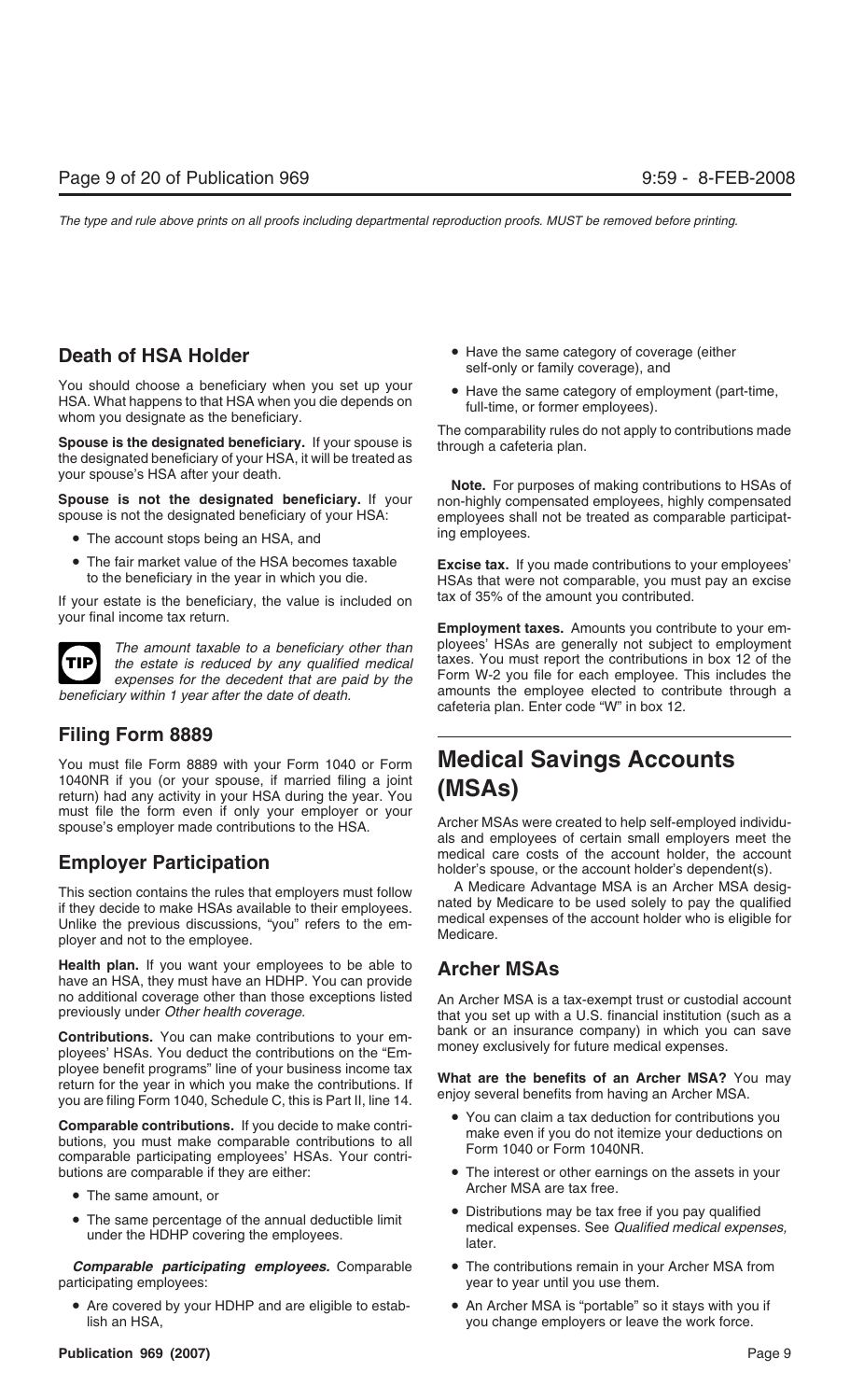### **Qualifying for an Archer MSA**

To qualify for an Archer MSA, you must be either of the **Expenses** following.

- An employee (or the spouse of an employee) of a small employer (defined later) that maintains a self-only or family HDHP for you (or your spouse).
- 



**ENGINEER** Archer MSA contribution. This is true even if the

**Small employer.** A small employer is generally an em-<br>ployer who had an average of 50 or fewer employees<br>during either of the last 2 calendar years. The definition of<br>small employer is modified for new employers and grow

HDHPs and Archer MSAs for his or her employees and have family coverage) generally cannot have any other<br>then grow heyond 50 employees. The employer will con-<br>health coverage that is not an HDHP. However, you can

- 
- Had 50 or fewer employees when the Archer MSAs<br>
began,<br>
 Made a contribution that was excludable or deducti-<br>
ble as an Archer MSA for the last year he or she had<br>
50 or fewer employees, and<br>
ble was exclude or deducti-
- 

**Changing employers.** If you change employers, your insurance or otherwise) for the following items. Archer MSA moves with you. However, you may not make • Accidents.<br>additional contributions unless you are otherwise eligible.

**High deductible health plan (HDHP).** To be eligible for **• Disability.**<br> **An Archer MSA, you must have an HDHP. An HDHP has:** • Dental care.

- A higher annual deductible than typical health plans, Vision care. and **• Long-term care.**
- A maximum limit on the annual out-of-pocket medical expenses that you must pay for covered expenses. **Contributions to an MSA**

deductibles and the maximum out-of-pocket expenses for You cannot contribute stock or other has been been as t<br>Archite stock or other property to an Archer property to an Archer property to an Archer property to an Archer high deductible health plans for 2007.

| Type of<br>Coverage | <b>Minimum</b><br>Annual<br><b>Deductible</b> | Maximum<br>Annual<br><b>Deductible</b> | <b>Maximum</b><br>Annual<br><b>Out-of-Pocket</b><br><b>Expenses</b> |
|---------------------|-----------------------------------------------|----------------------------------------|---------------------------------------------------------------------|
| Self-only           | \$1,900                                       | \$2,850                                | \$3,750                                                             |
| Family              | \$3,750                                       | \$5,650                                | \$6,900                                                             |

• A self-employed person (or the spouse of a<br>self-employed person) who maintains a self-only or<br>family plans that do not meet the high deductible<br>for both the family as a whole and for individual family<br>members. Under thes annual deductible for family coverage, the plan does not *If another taxpayer is entitled to claim an exemp-* qualify as an HDHP. *tion for you, you cannot claim a deduction for an*

**Archer MSA contribution.** This is true even if the *Example.* You have family health insurance coverage other person does not actually claim your exemption. in 2007. The annual deductible for the family plan is

Growing employer. A small employer may begin **Other health coverage.** You (and your spouse, if you then grow beyond 50 employees. The employer will con-<br>tinue to meet the requirement for small employers if he or<br>she:<br>she:<br>plan. However, you can have additional insurance that<br>plan. However, you can have additional insura

- 
- 
- Had an average of 200 or fewer employees each A fixed amount per day (or other period) of hospitali-<br>vear after 1996.

You can also have coverage (whether provided through

- 
- 
- 
- 
- 

**Limits.** The following table shows the limits for annual Contributions to an Archer MSA must be made in cash.<br>Equatibles and the maximum out-of-pocket expenses for You cannot contribute stock or other property to an Arche

**Who can contribute to my Archer MSA?** If you are an employee, your employer may make contributions to your Archer MSA. (You do not pay tax on these contributions.) If your employer does not make contributions to your Archer MSA, or you are self-employed, you can make your own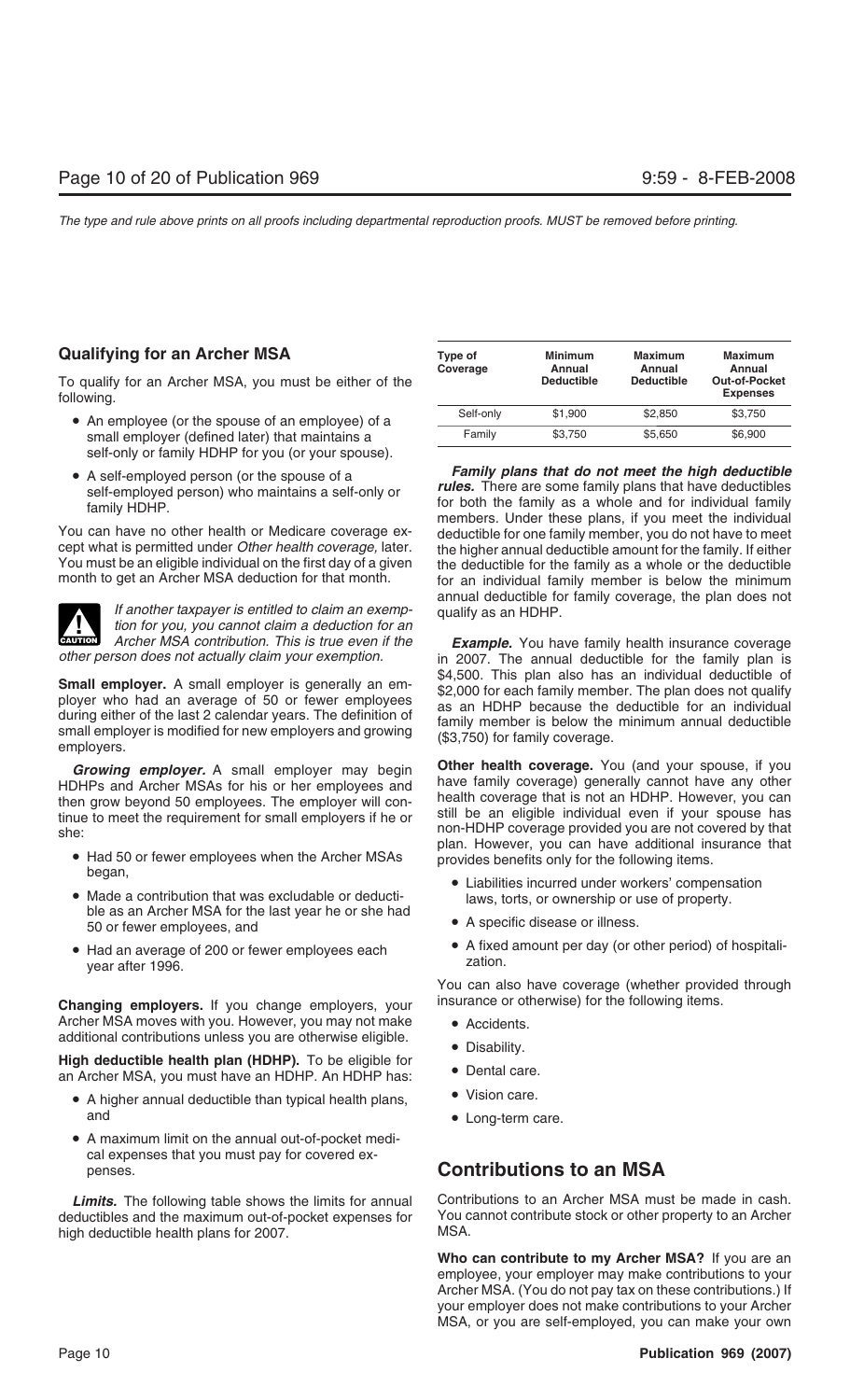contributions to your Archer MSA. Both you and your *Example 2.* Joe Craft is self-employed. He had an employer cannot make contributions to your Archer MSA in HDHP for his family for the entire year in 2007. The annual the same year. You do not have to make contributions to deductible was \$4,000. Based on the annual deductible,



to your spouse, you cannot make contributions to your own

There are two limits on the amount you or your employer can contribute to your Archer MSA: **When To Contribute**

- 
- 

**Annual deductible limit.** You (or your employer) can **Reporting Contributions on Your Return** contribute up to 75% of the annual deductible of your HDHP (65% if you have a self-only plan) to your Archer Report all contributions to your Archer MSA on Form 8853<br>MSA. You must have the HDHP all year to contribute the and file it with your Form 1040 or Form 1040NR. You MSA. You must have the HDHP all year to contribute the and file it with your Form 1040 or Form 1040NR. You full amount. If you do not qualify to contribute the full should include all contributions you, or your employer, amount for the year, determine your annual deductible limit made for 2007, including those made by April 15, by using the worksheet for line 5 in the Instructions for that are designated for 2007. Form 8853, Archer MSAs and Long-Term Care Insurance You should receive Form 5498-SA, HSA, Archer MSA,<br>Contracts. Contracts or Medicare Advantage MSA Information, from the trustee

*Example 2.* You have an HDHP for your family for the entire months of July through December, 2007 (6 months). **Excess contributions.** You will have excess contribu-<br>The annual deductible is \$4,000. You can contribute up to tions if the contributions to your Archer MSA for th The annual deductible is \$4,000. You can contribute up to tions if the contributions to your Archer MSA for the year<br>\$1,500 (\$4,000 × 75% ÷ 12 × 6) to your Archer MSA for the are greater than the limits discussed earlier.



earned for the year from the employer through whom you

If you are self-employed, you cannot contribute more count. than your net self-employment income. This is your income You may withdraw some or all of the excess contribufrom self-employment minus expenses (including the tions and not pay the excise tax on the amount withdrawn if one-half of self-employment tax deduction). you meet the following conditions.

**Example 1.** Bob Smith earned \$25,000 from ABC Com-<br>pany in 2007. Through ABC, he had an HDHP for his family date, including extensions, of your tax return. for the entire year. The annual deductible was \$4,000. He  $\bullet$  You withdraw any income earned on the withdrawn can contribute up to \$3,000 to his Archer MSA (75%  $\times$  contributions and include the earnings in "Other incan contribute up to \$3,000 to his Archer MSA (75%  $\times$ \$4,000). He can contribute the full amount because he come" on your tax return for the year you withdraw earned more than \$3,000 at ABC. The contributions and earnings.

your Archer MSA every year.<br>  $\mu_{\text{1D}}$  the maximum contribution to his Archer MSA would have<br>  $\mu_{\text{2D}}$  the maximum contribution to his Archer MSA would have If your spouse is covered by your HDHP and an<br>excludable amount is contributed by your<br>spouse's employer to an Archer MSA belonging<br>spouse's employer to an Archer MSA belonging<br>tion of \$1,950.

*Archer MSA that year.* **Individuals enrolled in Medicare.** Beginning with the first month you are enrolled in Medicare, you cannot contribute to an Archer MSA. However, you may be eligible for **Limits** a Medicare Advantage MSA, discussed later.

• The annual deductible limit. You can make contributions to your Archer MSA for 2007 • An income limit. until April 15, 2008.

made for 2007, including those made by April 15, 2008,

or Medicare Advantage MSA Information, from the trustee **Example 1.** You have an HDHP for your family all year<br>in 2007. The annual deductible is \$4,000. You can contribute during the year. Your employer's contributions should be<br>in 2007. The annual deductible is \$4,000. You ca complete the worksheet for line 5. Report your Archer MSA deduction on Form 1040, line 36, or Form 1040NR, line 34.

are greater than the limits discussed earlier. Excess contriyear. butions are not deductible. Excess contributions made by If you and your spouse each have a family plan,<br>you are treated as having family coverage with<br>the lower annual deductible of the two health<br>the contribution limit is split equally between you. The return.

plans. The contribution limit is split equally between you<br>Generally, you must pay a 6% excise tax on excess<br>-contributions. See Form 5329, Additional Taxes on Quali **Income limit.** You cannot contribute more than you fied Plans (Including IRAs) and Other Tax-Favored Ac-<br>earned for the year from the employer through whom you counts, to figure the excise tax. The excise tax applies to have your HDHP. **Excess** contribution remains in the ac-

- 
-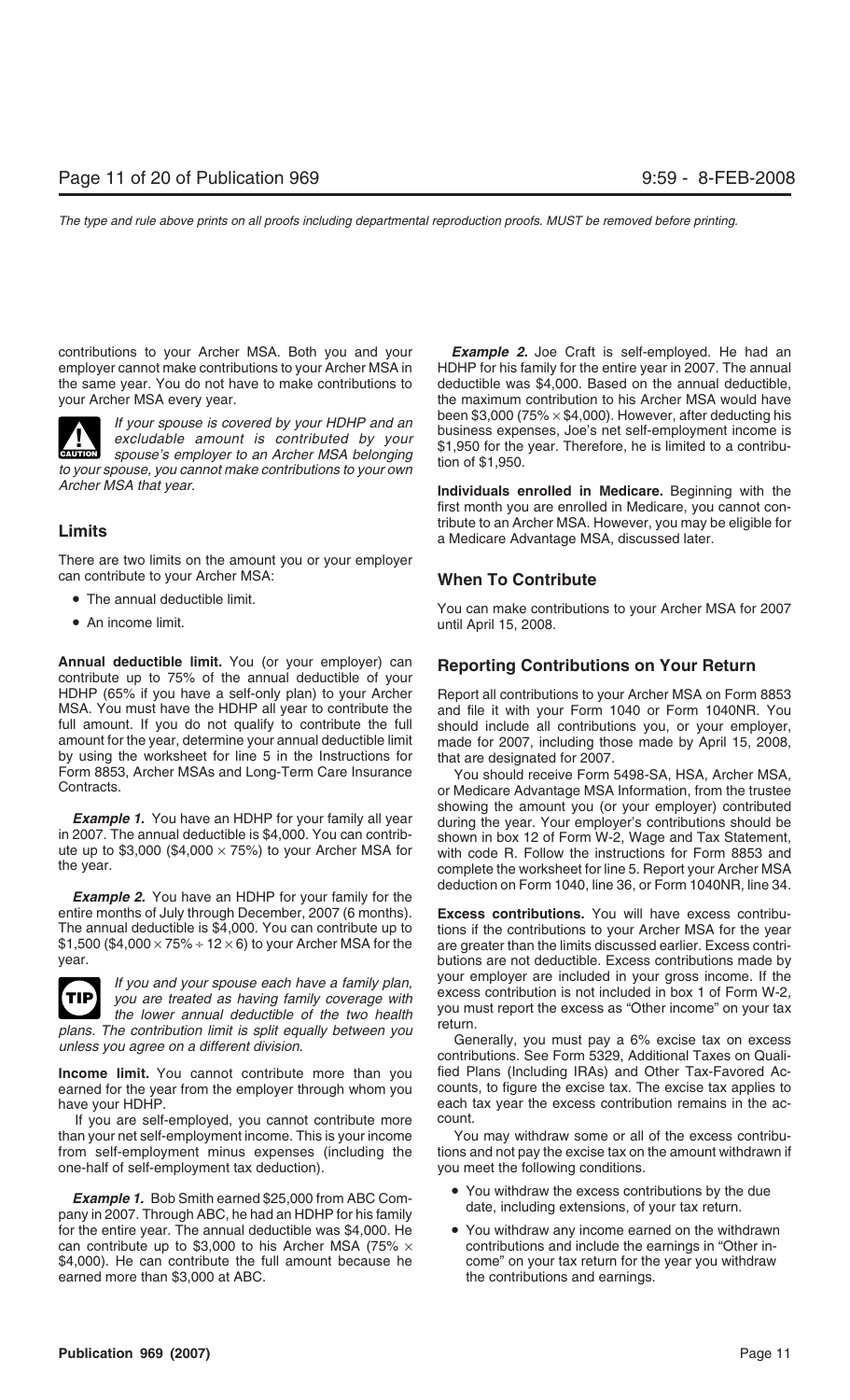You will generally pay medical expenses during the year without being reimbursed by your HDHP until you reach **Deemed distributions from Archer MSAs.** The follow-<br>the annual deductible for the plan. When you pay medical ing situations result in deemed taxable distributions from the annual deductible for the plan. When you pay medical ing situations result expenses during the vear that are not reimbursed by your vour Archer MSA. expenses during the year that are not reimbursed by your<br>HDHP, you can ask the trustee of your Archer MSA to send

You can receive tax-free distributions from your Archer any time in 2007. Your account ceases to be an MSA to pay for qualified medical expenses (discussed Archer MSA as of January 1, 2007, and you must later). If you receive distributions for other reasons, the include the fair market value of all assets in the amount will be subject to income tax and may be subject to account as of January 1, 2007, on line 8a of Form an excise tax as well. You do not have to make withdrawals 8853.<br>from your Archer MSA each year.



Form 1040NR, line 21. A distribution is money you get from your Archer MSA. The trustee will report any distribution to you and the IRS on Form 1099-SA, Distributions From an HSA, Archer **Recordkeeping.** You must keep records suffi-<br>MSA, or Medicare Advantage MSA. MSA, or Medicare Advantage MSA.

**Qualified medical expenses.** Qualified medical expenses are those expenses that would generally qualify for the medical and dental expenses deduction. These are • The distributions were exclusively to pay or reimexplained in Publication 502, Medical and Dental Ex- burse qualified medical expenses, penses. However, even though non-prescription<br>medicines (other than insulin) do not qualify for the medical<br>and dental expenses deduction, they do qualify as ex-<br>pusily paid or reimbursed from another source, and<br>and denta penses for MSA purposes. Qualified medical expenses are • The medical expenses had not been taken as an those incurred by the following persons. The state of the itemized deduction in any year.

- 
- 2. All dependents you claim on your tax return.
- 3. Any person you could have claimed as a dependent
	-
	-
	-



You cannot deduct qualified medical expenses as<br>an itemized deduction on Schedule A (Form Itemia on the a distribution from your Archer<br>1040) that are equal to the tax-free distribution MSA for qualified medical expenses, *from your Archer MSA. This is the amount on line 9 of Form 8853.* 8853 and file it with your Form 1040 or Form

**Special rules for insurance premiums.** Generally, a tion, include it in the total on Form 1040 or Form understand<br>u cannot treat insurance premiums as qualified medical a the 1040NR, line 21, and enter "MSA" and the amoun you cannot treat insurance premiums as qualified medical expenses for Archer MSAs. You can, however, treat premi- on the dotted line next to line 21. You may have to ums for long-term care coverage, health care coverage pay an additional tax on your taxable distribution. while you receive unemployment benefits, or health care

credit for premiums that you pay with a tax-free distribution *distribution you receive from your Archer MSA this year*

**Distributions From an MSA** *Iform trom your Archer MSA.* **See Publication 502 for information** on this credit.

- HDHP, you can ask the trustee of your Archer MSA to send You engaged in any transaction prohibited by sec-<br>you a distribution from your Archer MSA.<br>tion 4975 with respect to any of your Archer MSAs at
	- from the team year.<br>If you no longer qualify to make contributions, you each example of a loan at any time in 2007. You must *If you no longer qualify to make contributions, you* security for a loan at any time in 2007. You must can still receive tax-free distributions to pay or sinclude the fair market value of the assets used a *can still receive tax-free distributions to pay or* include the fair market value of the assets used as security for the loan as income on Form 1040 or



- 
- 
- 

1. You and your spouse.<br>
With your tax records with your tax records with your tax records.

### on your return except that: **Reporting Distributions on Your Return**

a. The person filed a joint return, example and How you report your distributions depends on whether or b. The person had gross income of \$3,400 or more, not you use the distribution for qualified medical expenses (defined earlier).

- c. You, or your spouse if filing jointly, could be<br>claimed as a dependent on someone else's 2007 densing the distribution from your Archer MSA for<br>return the distribution but you have to report the distribution on Form 8853. Follow the instructions for the form<br>and file it with your Form 1040 or Form 1040NR.
	- 1040NR. If you have a taxable Archer MSA distribu-

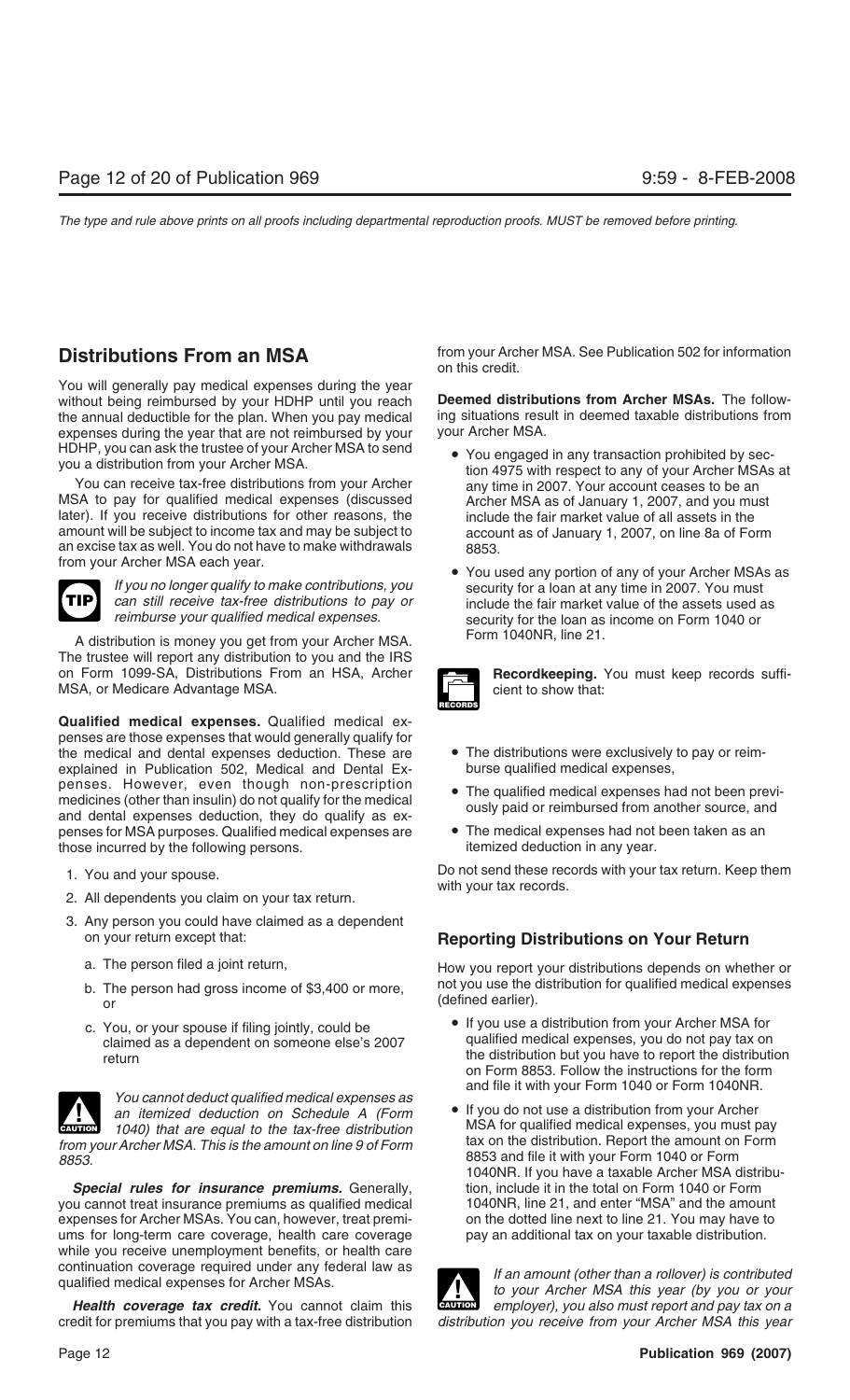*that is used to pay medical expenses of someone who is* **Filing Form 8853** *not covered by an HDHP, or is also covered by another health plan that is not an HDHP, at the time the expenses* You must file Form 8853 with your Form 1040 or Form

is not taxable if you complete the rollover within 60 days. You can make only one rollover contribution to an Archer **Employer Participation**<br>MSA during a 1-year period. See the Form 8853 instructions for more information. This section contains the rules that employers must follow

**Additional tax.** There is a 15% additional tax on the part employees. Unlike the previous discussion of versions, and used for qualified medical ex-<br>A to the employer and predictions, not used for qualified medical ex-<br>of of your distributions not used for qualified medical expenses. Figure the tax on Form 8853 and file it with your<br>Form 1040 or Form 1040NR. Report the additional tax on<br>Form 1040, line 63, or Form 1040NR, line 58, and enter<br>"MSA" and the amount on the dotted line next to that l

*Exceptions.* There is no additional tax on distributions *coverage.*

An Archer MSA is generally exempt from tax. You are<br>permitted to take a distribution from your Archer MSA at any time; however, only those amounts used exclusively to<br>any time; however, only those amounts used exclusively pay for qualified medical expenses are tax free. Amounts **Comparable contributions.** If you decide to make contrithat remain at the end of the year are generally carried over butions, you must make comparable contributions to all<br>to the next year (see Excess contributions, earlier). Earn-<br>comparable participating employees' Archer MS ings on amounts in an Archer MSA are not included in your contributions are comparable if they are either: income while held in the Archer MSA. • The same amount, or

You should choose a beneficiary when you set up your Archer MSA. What happens to that Archer MSA when you *Comparable participating employees.* Comparable die depends on whom you designate as the beneficiary.

**Spouse is the designated beneficiary.** If your spouse is lish an Archer MSA, the designated beneficiary of your Archer MSA, it will be • Have the same category of coverage (either treated as your spouse's Archer MSA after your death.

**Spouse is not the designated beneficiary.** If your **Communisty ending and the same category of employment (either spouse is not the designated beneficiary of your Archer** MSA:

- 
- The fair market value of the Archer MSA becomes excise tax of 35% of the amount you contributed.

return.



*The amount taxable to a beneficiary other than* **Medicare Advantage MSAs** *the estate is reduced by any qualified medical*

*are incurred.* 1040NR if you (or your spouse, if married filing a joint return) had any activity in your Archer MSA during the year. You must file the form even if only your employer or<br>MSA that you roll over into another Archer MSA or an HSA MSA that you roll over into another Archer MSA or an HSA

if they decide to make Archer MSAs available to their

made after the date you are disabled, reach age 65, or die. **Contributions.** You can make contributions to your em-**Balance in an Archer MSA** <sup>ployees' Archer MSAs. You deduct the contributions on the "Employee benefit programs" line of your business income</sup>

comparable participating employees' Archer MSAs. Your

- 
- **Death of the Archer MSA Holder** The same percentage of the annual deductible limit under the HDHP covering the employees.

- Are covered by your HDHP and are eligible to estab-
- 
- 

**Excise tax.** If you made contributions to your employees' **•** The account stops being an Archer MSA, and **Excise tax.** If you made contributions to your employees'

taxable to the beneficiary in the year in which you<br>die. **Employment taxes.** Amounts you contribute to your em-<br>ployees' Archer MSAs are generally not subject to employ-If your estate is the beneficiary, the fair market value of<br>the Form W-2 you file for each employee. Enter code "R" in<br>the Archer MSA will be included on your final income tax<br>box 12.

expenses for the decedent that are paid by the A Medicare Advantage MSA is an Archer MSA designated<br>beneficiary within 1 year after the date of death.<br>by Medicare to be used solely to pay the qualified medical by Medicare to be used solely to pay the qualified medical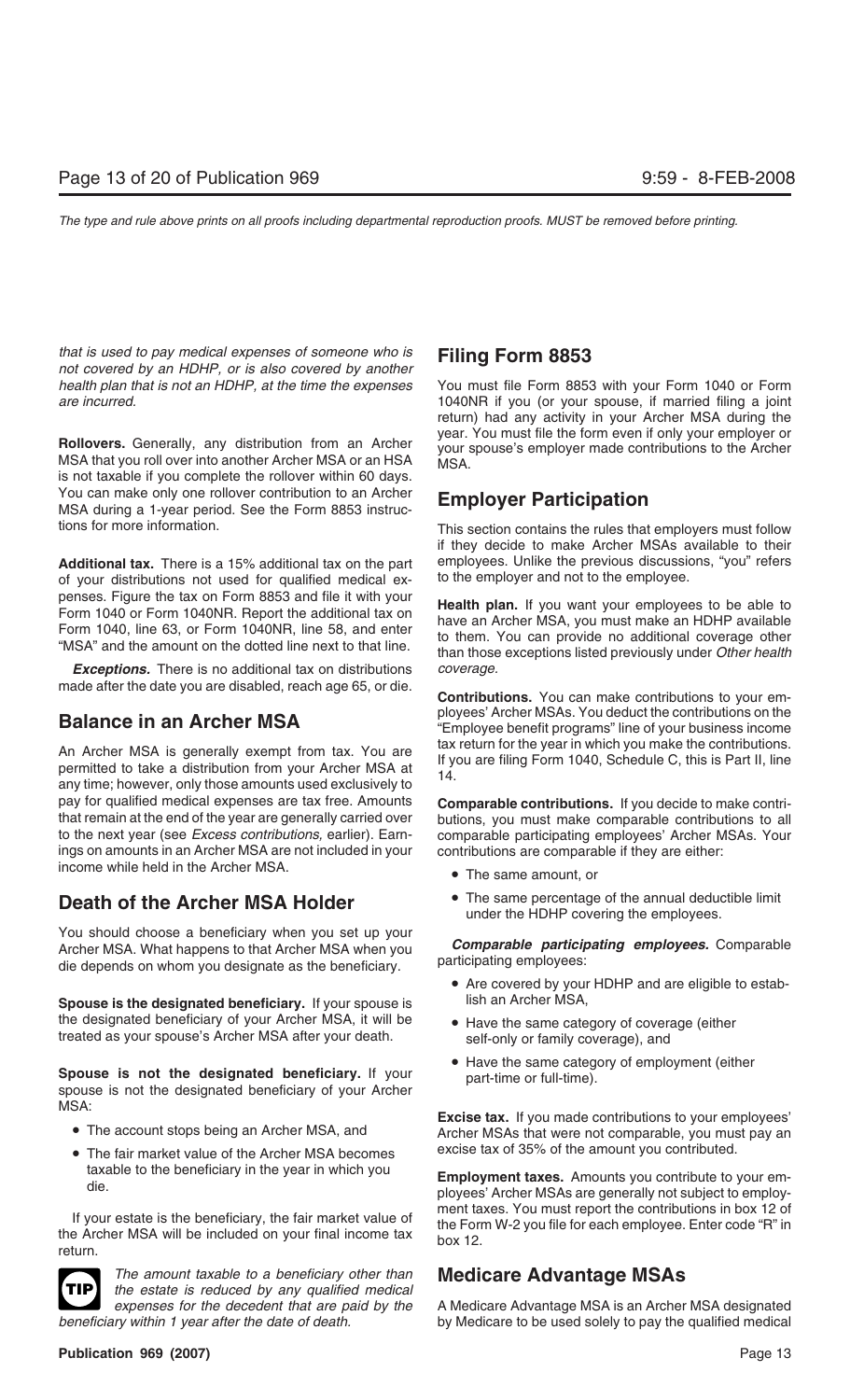expenses of the account holder. To be eligible for a Medi- have to be covered under any other health care plan to care Advantage MSA, you must be enrolled in Medicare participate. and have a high deductible health plan (HDHP) that meets Self-employed persons are not eligible for an FSA.<br>the Medicare guidelines.

A Medicare Advantage MSA is a tax-exempt trust or<br>custodial savings account that you set up with a financial custodial savings account that you set up with a financial institution (such as a bank or an insurance company) in which the Medicare program can deposit money for qualified medical expenses. The money in your account is not taxed if it is used for qualified medical expenses, and it may **Contributions to an FSA** earn interest or dividends.

your employer to provide coverage for long-term care **Note.** You must file Form 8853, Archer MSAs and insurance must be included in income. Long-Term Care Insurance Contracts, with your tax return if you have a Medicare Advantage MSA.

ployees to be reimbursed for medical expenses. FSAs are employment or family status that is specified by the plan. usually funded through voluntary salary reduction agreements with your employer. No employment or federal in- **Amount of Contribution** come taxes are deducted from your contribution. The

What are the benefits of an FSA? You may enjoy sev-<br>eral benefits from having an FSA.<br>the end the plan year are forfeited. See Balance in an FSA,

- 
- No employment or federal income taxes are de-<br>example that the year. ducted from the contributions.
- 
- qualified medical expenses even if you have not yet

These may be offered in conjunction with other em- ment from an independent third party stating that the mediployer-provided benefits as part of a cafeteria plan. Em- cal expense has been incurred and the amount of the ployers have complete flexibility to offer various expense. You must also provide a written statement that combinations of benefits in designing their plan. You do not the expense has not been paid or reimbursed under any



An HDHP is a special health insurance policy that has a<br>
high deductible. You choose the policy you want to use as<br>
part of your Medicare Advantage MSA plan. However, the<br>
policy must be approved by the Medicare program.<br>

### **When To Contribute**

**Flexible Spending**<br> **At** the beginning of the plan year, you must designate how<br> **Arrangements (FSAs)** deduct amounts periodically (generally, every payday) in deduct amounts periodically (generally, every payday) in accordance with your annual election. You can change or A health flexible spending arrangement (FSA) allows em- revoke your election only if there is a change in your

employer may also contribute.<br>For information on the interaction between a health FSA<br>and an HSA, see *Other employee health plans* under<br>*Qualifying for an HSA*, earlier.<br>*Qualifying for an HSA*, earlier.<br>*Although plans* 

• Contributions made by your employer can be ex-<br>later. For this reason, it is important to base your contribucluded from your gross income. tion on an estimate of the qualifying expenses you will

# • Withdrawals may be tax free if you pay qualified **Distributions From an FSA**

medical expenses. See *Qualified medical expenses,* Generally, distributions from a health FSA must be paid<br>later. only to reimburse you for qualified medical expenses you • You can withdraw funds from the account to pay incurred during the period of coverage. You must be able<br>qualified medical expenses even if you have not vet to receive the maximum amount of reimbursement (the placed the funds in the account. amount you have elected to contribute for the year) at any time during the coverage period, regardless of the amount you have actually contributed. The maximum amount you **Qualifying for an FSA** can receive tax free is the total amount you elected to contribute to the health FSA for the year.

Health FSAs are employer-established benefit plans. You must provide the health FSA with a written state-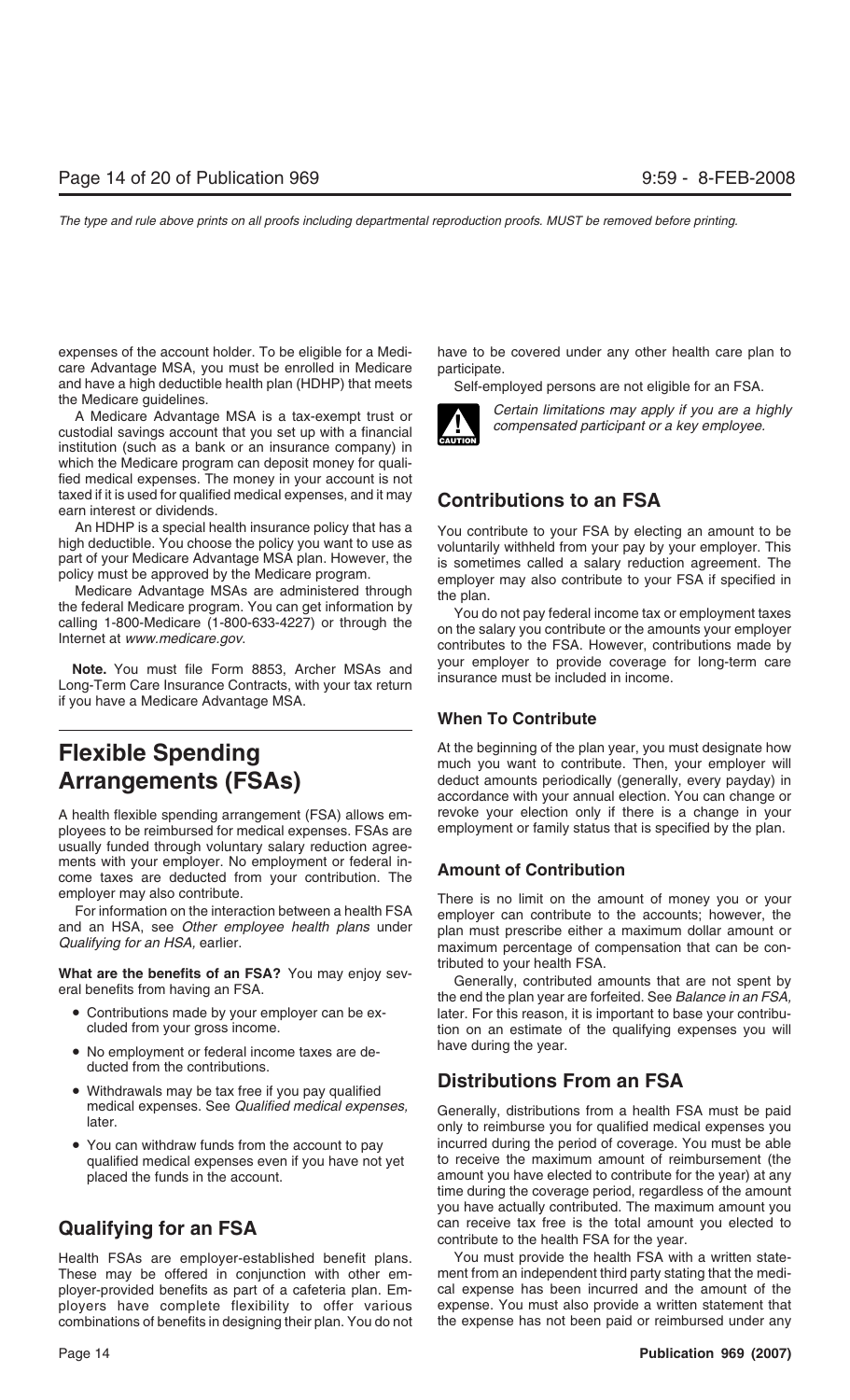other health plan coverage. The FSA cannot make ad- • The year-end balance in the health FSA must be vance reimbursements of future or projected expenses. The frozen.

Debit cards, credit cards, and stored value cards given to you by your employer can be used to reimburse particito you by your employer can be used to reimburse partici-<br>pants in a health FSA. If the use of these cards meets in a zero balance in the health FSA. certain substantiation methods, you may not have to provide additional information to the health FSA. For informa-<br>tion on these methods, see Revenue Buling 2003-43 on HSA trustee by the employer. tion on these methods, see Revenue Ruling 2003-43 on page 935 of Internal Revenue Bulletin (IRB) 2003-21 at Only one qualified HSA distribution is allowed for each *www.irs.gov/pub/irs-irbs/irb03-21.pdf*, Notice 2006-69 on health FSA. page 107 of IRB 2006-31 at

penses are those specified in the plan that would generally cluded in your income and is subject to a 10% additional<br>qualify for the medical and dental expenses deduction tax. See Qualified HSA distribution under Health Sa qualify for the medical and dental expenses deduction. tax. See *Qualified HSA dialitied HSA distribution* 502 Medical and Den-<br>These are explained in Publication 502 Medical and Den-<br>*Accounts (HSAs)*, earlier. These are explained in Publication 502, Medical and Dental Expenses. However, even though non-prescription medicines (other than insulin) do not qualify for the medical **Balance in an FSA** and dental expenses deduction, they do qualify as ex-

- 
- 
- 

If you are covered under both a health FSA and an HRA, HSA distribution, earlier. see Notice 2002-45, Part V, which is on page 93 of Internal Revenue Bulletin 2002-28 at **Employer Participation** *www.irs.gov/pub/irs-irbs/irb02-28.pdf*.



your health FSA that is transferred to your HSA, discussed earlier. The distribution must not be more than the lesser of the balance in the health FSA on:

- 
- 

The following conditions must be met to make a qualified For information on the interaction between an HRA and<br>HSA distribution.<br>An HSA see Other employee health plans under Oualify-

- The plan must have been amended to allow these
- You must elect to make the rollover. eral benefits from having an HRA.
- 
- The funds must be transferred within  $2\frac{1}{2}$  months
- 

*www.irs.gov/pub/irs-irbs/irb06-31.pdf*, and Notice 2007-2 For more information, see Notice 2007-22 on page 670 on page 254 of IRB 2007-2 at<br>www.irs.gov/pub/irs-irbs/irb07-02 pdf **biggerial internal Revenue Bulletin 2007-10** at *www.irs.gov/pub/*<br>irs-irbs/irb07-10.pdf.

*www.irs.gov/pub/irs-irbs/irb07-02.pdf irs-irbs/irb07-10.pdf.* . If you do not remain an eligible individual for HSA **Qualified medical expenses.** Qualified medical ex- purposes during the testing period, the distribution is in-

penses for FSA purposes.<br>
You cannot receive distributions from your ESA for the This means that amounts in the account at the end of the You cannot receive distributions from your FSA for the This means that amounts in the account at the end of the<br>Powing expenses plan year cannot be carried over to the next year. How-<br>ever, the plan can provide for a grace period of up to 2<sup>1/</sup>2 • Amounts paid for health insurance premiums. months after the end of the plan year. If there is a grace • Amounts paid for long-term care coverage or ex-<br>
period, any qualified medical expenses incurred in that penses.<br>
period can be paid from any amounts left in the account at<br>
the end of the previous year. Your employer is not permit-• Amounts that are covered under another health plan. ted to refund any part of the balance to you. See *Qualified* 

For the health FSA to maintain tax-qualified status, em-*You cannot deduct qualified medical expenses as* ployers must comply with certain requirements that apply to cafeteria plans. For example, there are restrictions for 1040) that are equal to the distribution you re-<br>plans that cover highly compensated employees and key *ceive from the FSA.* employees. The plans must also comply with rules applicable to other accident and health plans. Chapters 1 and 2 of **Qualified HSA distribution.** This is a distribution from Publication 15-B, Employer's Tax Guide to Fringe Bene-<br>Vour health ESA that is transferred to your HSA discussed fits, explain these requirements.

# **Health Reimbursement** • September 21, 2006, or • The date of the distribution. **Arrangements (HRAs)**

If you were not covered by a health FSA on September 21,<br>2006, you cannot elect to make a qualified HSA distribution<br>from the health FSA. If you were covered by a health FSA<br>with an employer on September 21, 2006, but chan

an HSA, see *Other employee health plans* under *Qualify-*<br>*ing for an HSA*, earlier.

distributions. **What are the benefits of an HRA?** You may enjoy sev-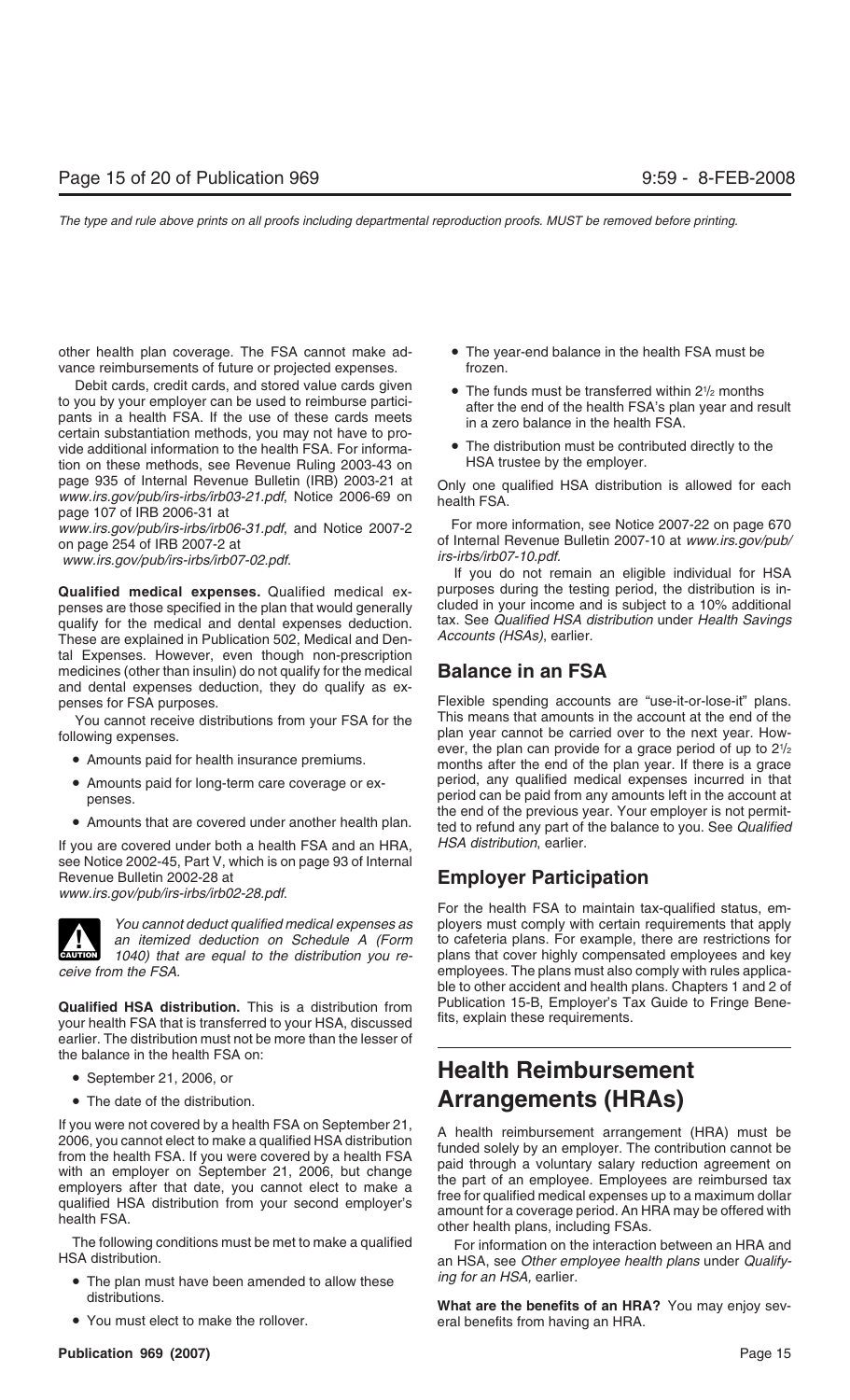- 
- 
- 

HRAs are employer-established benefit plans. These may<br>be offered in conjunction with other employer-provided<br>health benefits. Employers have complete flexibility to offer<br>various combinations of benefits in designing thei



*Certain limitations may apply if you are a highly* following persons. *compensated participant.* 1. Current and former employees.

## **Contributions to an HRA** on your return except that:

HRAs are funded solely through employer contributions a. The person filed a joint return, and may not be funded through employee salary deferrals b. The person had gross income of \$3,400 or more, under a cafeteria plan. These contributions are not in- or c. You, or your spouse if filing jointly, could be income taxes or employment taxes on amounts your em-<br>ployer contributes to the HRA. ployer contributes to the HRA.

There is no limit on the amount of money your employer **Qualified medical expenses.** Qualified medical excan contribute to the accounts. Additionally, the maximum penses are those specified in the plan that would generally reimbursement amount credited under the HRA in the qualify for the medical and dental expenses deduction. future may be increased or decreased by amounts not These are explained in Publication 502, Medical and Denpreviously used. See *Balance in an HRA*, later. The Mall Expenses. However, even though non-prescription

reimburse you for qualified medical expenses you have incurred. The expense must have been incurred on or after <br>the date you are enrolled in the HRA.

bedate you are enrolled in the HRA. • Amounts paid for long-term care coverage.<br>Debit cards, credit cards, and stored value cards given to you by your employer can be used to reimburse partici- • Amounts that are not covered under another health pants in an HRA. If the use of these cards meets certain plan. substantiation methods, you may not have to provide addi-<br>tional information to the HRA. For information on these<br>methods, see Revenue Ruling 2003-43 on page 935 of<br>Internal Revenue Bulletin (IRB) 2003-21 at<br>www.irs.gov/pu

Internal Revenue Bulletin (IRB) 2003-21 at *www.irs.gov/pub/irs-irbs/irb02-28.pdf*. *www.irs.gov/pub/irs-irbs/irb03-21.pdf*, Notice 2006-69 on page 107 of IRB 2006-31 at *You cannot deduct qualified medical expenses as*

*www.irs.gov/pub/irs-irbs/irb06-31.pdf*, and Notice 2007-2 *an itemized deduction on Schedule A (Form* on page 254 of IRB 2007-2 at **CAUTION** *1040) that are equal to the distribution from the*

*www.irs.gov/pub/irs-irbs/irb07-02.pdf*. *HRA.*

• Contributions made by your employer can be ex- If any distribution is, or can be, made for other than the cluded from your gross income. The reimbursement of qualified medical expenses, any distri-• Reimbursements may be tax free if you pay qualified<br>medical expenses) made in the current tax year is included in gross<br>later.<br>later.<br>able to you in cash at the end of the year, or upon termina-• Any unused amounts in the HRA can be carried tion of your employment, any distribution from the HRA is forward for reimbursements in later years. included in your income. This also applies if any unused amount upon your death is payable in cash to your beneficiary or estate, or if the HRA provides an option for you to **Qualifying for an HRA** transfer any unused reimbursement at the end of the year to a retirement plan. However, see *Qualified HSA distribu-*

- 
- 2. Spouses and dependents of those employees.
- 3. Any person you could have claimed as a dependent
	-
	-
	-
- 4. Spouses and dependents of deceased employees. **Amount of Contribution**

medicines (other than insulin) do not qualify for the medical **Distributions From an HRA** and dental expenses deduction, they do qualify as expenses for HRA purposes.

Generally, distributions from an HRA must be paid to Qualified medical expenses from your HRA include the reimburse you for qualified medical expenses you have following.

- 
- 
- 

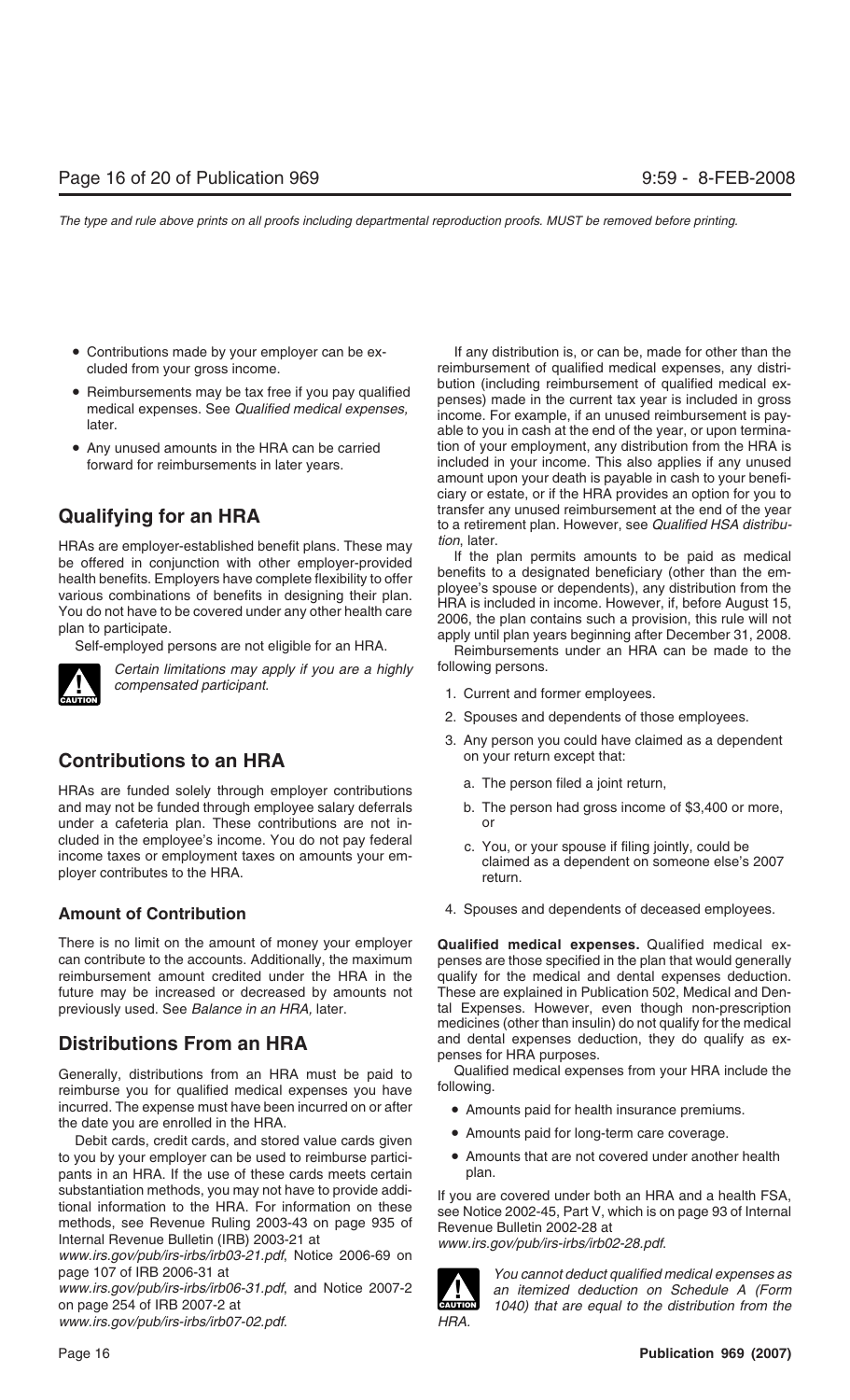**Qualified HSA distribution.** This is a distribution from **Contacting your Taxpayer Advocate.** The Taxpayer your HRA that is transferred to your HSA, discussed ear- Advocate Service (TAS) is an independent organization lier. The distribution must not be more than the lesser of within the IRS whose employees assist taxpayers who are<br>the balance in the HRA on: experiencing economic harm, who are seeking help in

- 
- 

2006, you cannot elect to make a qualified HSA distribution

- 
- 
- The year-end balance in the HRA must be frozen. more information, go to *www.irs.gov/advocate*.
- The funds must be transferred within  $2\frac{1}{2}$  months
- 

Only one qualified HSA distribution is allowed for each *Low Income Taxpayer Clinics (LITCs).* LITCs are in-<br>dependent organizations that provide low income taxpay-

of Internal Revenue Bulletin 2007-10 at *www.irs.gov/pub/* IRS for free or for a nominal charge. The clinics also *irs-irbs/irb07-10.pdf.* provide tax education and outreach for taxpayers with

purposes during the testing period, the distribution is in-<br>cluded in your income and is subject to a 10% additional Clinic List, provides information on clinics in your area. It is cluded in your income and is subject to a 10% additional Clinic List, provides information on clinics in your are<br>Itax, See Qualified HSA distribution under Health Savings available at www.irs.gov or at your local IRS offi tax. See *Qualified HSA distribution* under *Health Savings Accounts (HSAs)*, earlier.

Free tax information services, including tax education and be carried over to the next year. Your employer is not assistance programs and a list of TeleTax topics. be carried over to the next year. Your employer is not ass permitted to refund any part of the balance to you. These Accessible versions of IRS published products are<br>amounts may never be used for anything but reimburse- available on request in a variety of alternative formats for amounts may never be used for anything but reimburse- available on request in ments for qualified medical expenses. See *Qualified HSA* people with disabilities. ments for qualified medical expenses. See *Qualified HSA distribution*, earlier. **Internet.** You can access the IRS website at

### **Employer Participation**

For an HRA to maintain tax-qualified status, employers must comply with certain requirements that apply to other • *E-file* your return. Find out about commercial tax accident and health plans. Chapters 1 and 2 of Publication • preparation and *e-file* services available free accident and health plans. Chapters 1 and 2 of Publication<br>15-B, Employer's Tax Guide to Fringe Benefits, explain<br>these requirements.<br>**•** Check the status of your 2007 refund. Click on

You can get help with unresolved tax issues, order free number, your filing status, and the exact whole dollar publications and forms, ask tax questions, and get informa- amount of your refund. tion from the IRS in several ways. By selecting the method **•** Download forms, instructions, and publications.<br>that is best for you, you will have quick and easy access to **•** Download forms, instructions, and publications tax help. **• Constanting the Constantine Constantine Constantine Constantine Order IRS products online.** 

experiencing economic harm, who are seeking help in • September 21, 2006, or the entity of the september 21, 2006, or through normal channels, or who believe that an IRS<br>• The date of the distribution. The date of the distribution. system or procedure is not working as it should.

If you were not covered by an HRA on September 21,<br>2006 you cannot elect to make a qualified HSA distribution case intake line at 1-877-777-4778 or TTY/TDD 1-800-829-4059 to see if you are eligible for assistance.<br>You can also call or write to your local taxpayer advocate, The following conditions must be met to make a qualified<br>HSA distribution.<br>HSA distribution. elements must be met to make a qualified<br>telephone directory and in Publication 1546, Taxpayer • The plan must have been amended to allow these Advocate Service – Your Voice at the IRS. You can file distributions.<br>
Form 911, Request for Taxpayer Advocate Service Assis-<br>
tance (And Application for Taxpayer Assistance Order), or • You must elect to make the rollover.<br>ask an IRS employee to complete it on your behalf. For

**Taxpayer Advocacy Panel (TAP).** The TAP listens to after the end of the HRA's plan year and result in a taxpayers, identifies taxpayer issues, and makes suggeszero balance in the HRA. The same services and customer satisfaction. If you have suggestions for improvements, contact the • The distribution must be contributed directly to the TAP, toll free at 1-888-912-1227 or go to HSA trustee by the employer. *www.improveirs.org*.

For more information, see Notice 2007-22 on page 670 ers with representation in federal tax controversies with the If you do not remain an eligible individual for HSA blimited English proficiency or who speak English as a<br>rnoses during the testing period, the distribution is in- second language. Publication 4134, Low Income Taxpayer

**Free tax services.** To find out what services are avail-**Balance in an HRA In an HRA** It contains a list of free tax publications and describes other in the U.S. It contains a list of free tax publications and describes other



*www.irs.gov* 24 hours a day, 7 days a week to:

- 
- *Where's My Refund*. Wait at least 6 weeks from the date you filed your return (3 weeks if you filed elec-<br> **How To Get Tax Help** tronically). Have your 2007 tax return available because you will need to know your social security
	-
	-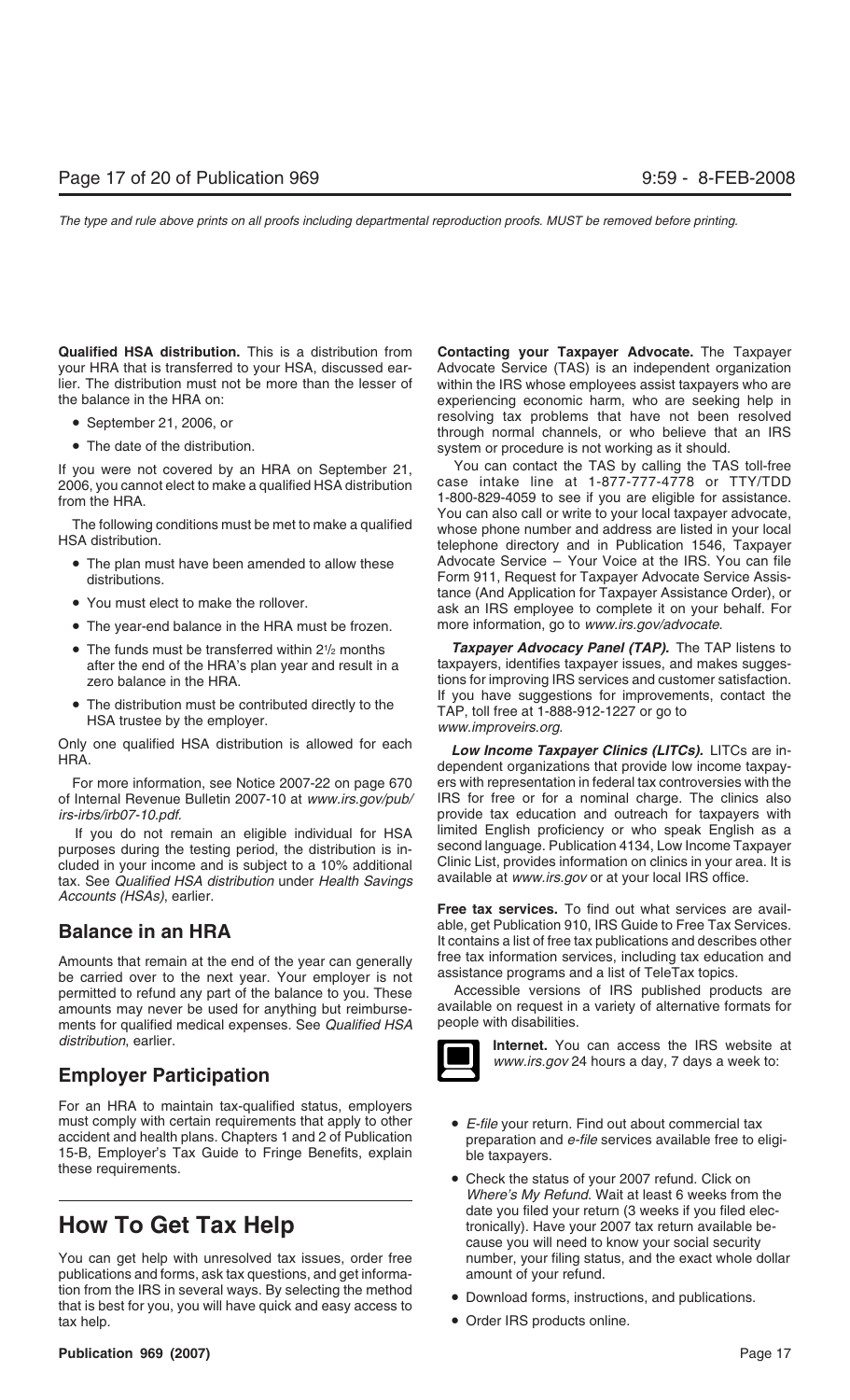- 
- Search publications online by topic or keyword.
- View Internal Revenue Bulletins (IRBs) published in **Walk-in.** Many products and services are avail-<br>the last few years. **able on a walk-in basis.**
- Figure your withholding allowances using the withholding calculator online at *www.irs.gov/individuals*.
- 
- 
- 



- 
- 
- look in the phone book under *United States Govern- States Government, Internal Revenue Service*. *ment, Internal Revenue Service*.
- questions or to order forms and publications. should receive a response with receiver a response with the response with the response with the response with the response with the response with the response with the response
- *TeleTax topics.* Call 1-800-829-4477 to listen to pre-recorded messages covering various tax topics. National Distribution Center
- *Refund information.* To check the status of your P.O. Box 8903<br>2007 refund, call 1-800-829-4477 and press 1 for Bloomington, IL 61702-8903 2007 refund, call 1-800-829-4477 and press 1 for automated refund information or call<br>1-800-829-1954. Be sure to wait at least 6 weeks<br>from the date you filed your return (3 weeks if you<br>filed electronically). Have your 2007 tax return avail-<br>all the strain: able because you will need to know your social security number, your filing status, and the exact whole • Current-year forms, instructions, and publications. dollar amount of your refund.

*Evaluating the quality of our telephone services.* To • Bonus: Historical Tax Products DVD - Ships with the ensure IRS representatives give accurate, courteous, and final release. professional answers, we use several methods to evaluate • Tax Map: an electronic research tool and finding aid.<br>the quality of our telephone services. One method is for a second IRS representative to listen in on or record random • Tax law frequently asked questions.

• Research your tax questions online.<br>
a short survey at the end of the call.<br>
a short survey at the end of the call.



- Determine if Form 6251 must be filed using our Al-<br>
ternative Minimum Tax (AMT) Assistant.<br>
 *Products.* You can walk in to many post offices, internative Minimum Tax (AMT) Assistant.<br>
 Sign up to receive local and pat • Sign up to receive local and national tax news by brariuctions, and publications. Some IRS offices, il-<br>braries, grocery stores, copy centers, city and county<br>government offices, credit unions, and office supply • Get information on starting and operating a small stores have a collection of products available to print business. from a CD or photocopy from reproducible proofs. Also, some IRS offices and libraries have the Internal Revenue Code, regulations, Internal Revenue **Phone.** Many services are available by phone. Bulletins, and Cumulative Bulletins available for research purposes.
- *Services.* You can walk in to your local Taxpayer Assistance Center every business day for personal, • Ordering forms, instructions, and publications. Call 1-800-829-3676 to order current-year forms, instruc-<br>1-800-829-3676 to order current-year forms, instruc-<br>tions, and publications, and prior-year forms and in-<br>structi • Asking tax questions. Call the IRS with your tax visit your local Taxpayer Assistance Center where questions at 1-800-829-1040.<br>IRS representative face-to-face. No appointment is • Solving problems. You can get face-to-face help<br>solving tax problems every business day in IRS Tax-<br>payer Assistance Centers. An employee can explain<br>IRS letters, request adjustments to your account, or<br>help you set up a

• *TTY/TDD equipment.* If you have access to TTY/ **Mail.** You can send your order for forms, instruc-TDD equipment, call 1-800-829-4059 to ask tax tions, and publications to the address below. You<br>questions or to order forms and publications.



- 
- Prior-year forms, instructions, and publications.
- 
- 
-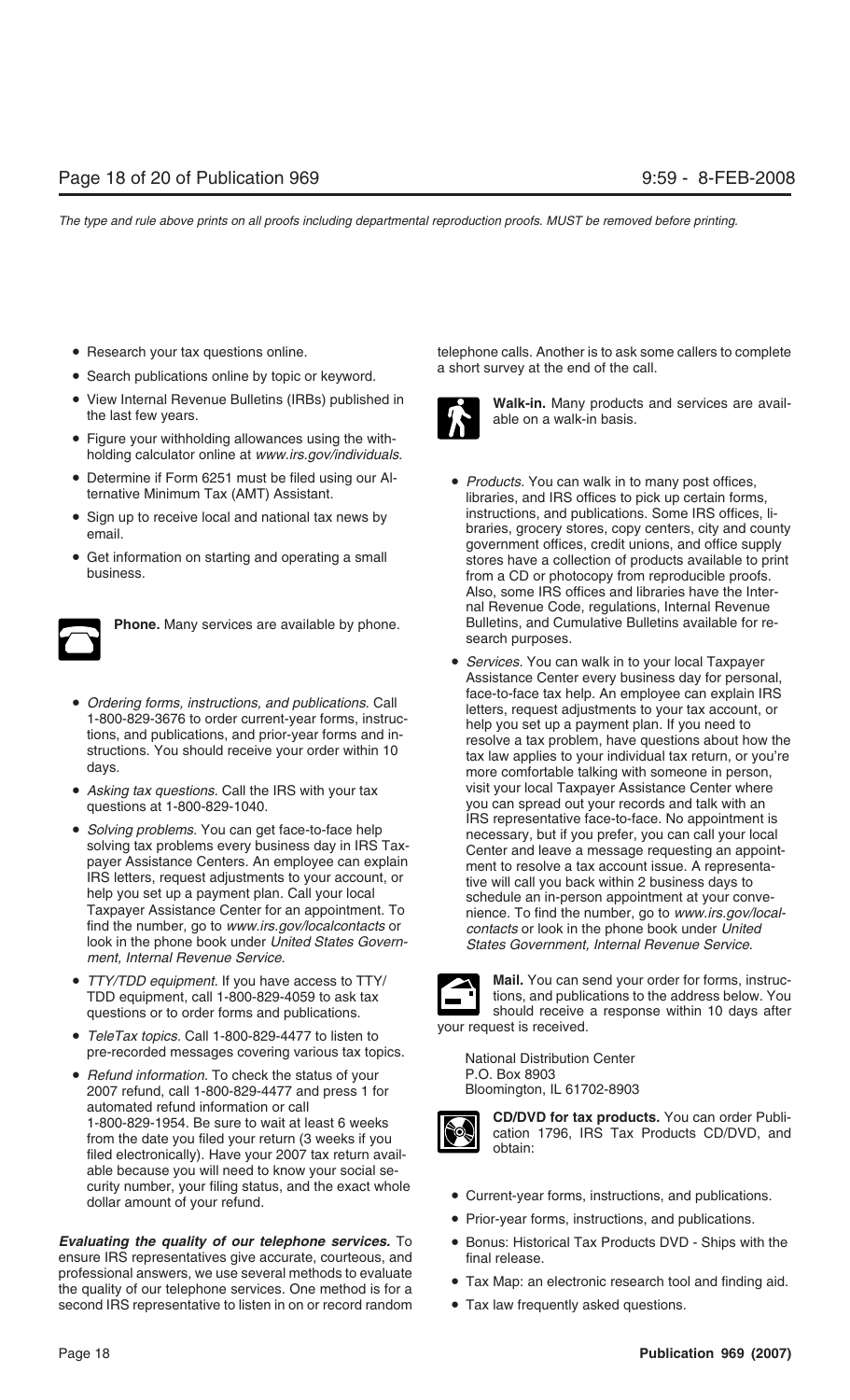- 
- Fill-in, print, and save features for most tax forms. Tax law changes for 2007.
- 
- 
- The CD which is released twice during the year.<br>- The first release will ship the beginning of January "Rate the Product" survey—your opportunity to sug-– The first release will ship the beginning of January 2008. gest changes for future editions.

Purchase the CD/DVD from National Technical Informa- • An interactive "Teens in Biz" module that gives praction Service (NTIS) at *www.irs.gov/cdorders* for \$35 (no tical tips for teens about starting their own business, handling fee) or call 1-877-CDFORMS (1-877-233-6767) creating a business plan, and filing taxes. toll free to buy the CD/DVD for \$35 (plus a \$5 handling fee). Price is subject to change. An updated version of this CD is available each year in



must for every small business owner or any tax-

- payer about to start a business. This year's CD includes:
	- Helpful information, such as how to prepare a business plan, find financing for your business, and much more.
- Tax Topics from the IRS telephone response sys-<br>• All the business tax forms, instructions, and publicatem. tions needed to successfully manage a business.
	-
- Internal Revenue Bulletins. Tax Map: an electronic research tool and finding aid.
- Toll-free and email technical support. Web links to various government agencies, business<br>
associations, and IRS organizations.
	-
	- The final release will ship the beginning of March A site map of the CD to help you navigate the pages 2008.
		-

early April. You can get a free copy by calling<br>**CD for small businesses.** Publication 3207, The 1-800-829-3676 or by visiting *www.irs.gov/smallbiz.*<br>Small Business Resource Guide CD for 2007, is a